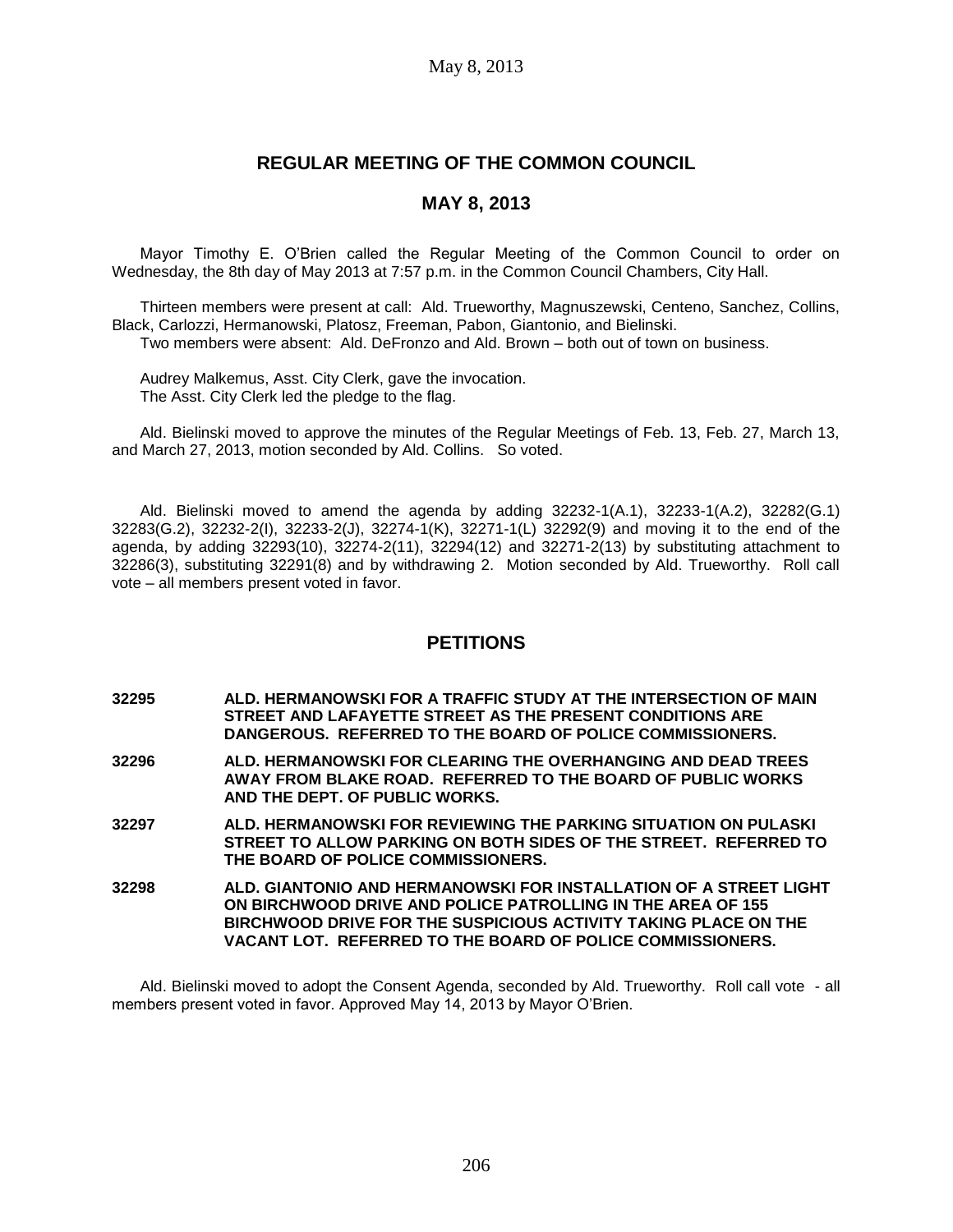# **CONSENT AGENDA**

## **CITY CLERK**

#### **32275 RE: CLAIMS FOR INJURIES AND/OR PROPERTY DAMAGE**

To His Honor, the Mayor, and the Common Council of the City of New Britain: the undersigned beg leave to report the following:

CLAIMANTS NAME

Ashe-Fillmore, Julia

Peter J. Denuzze City Clerk

### **CITY PLAN COMMISSION**

#### **32232-1 RE: PROPOSED CHANGE OF ZONE ON BROAD STREET, BETWEEN BEAVER STREET AND 179 BROAD STREET, FROM B-3 (SECONDARY BUSINESS) TO CBD (CENTRAL BUSINESS DISTRICT)**

To His Honor, the Mayor, and the Common Council of the City of New Britain: the undersigned beg leave to report the following:

[An amendment to the zoning map to change the zoning of properties having frontage on Broad Street, between Beaver Street and 179 Broad Street, from B-3 (Secondary Business) to CBD (Central Business District)]

The City Plan Commission, at its regular meeting held on May 6, 2013, voted 4 to 2 to change the staff report and, instead, to recommend AGAINST ADOPTION of this proposed zone change.

BACKGROUND: The proposed zone change encompasses approximately forty-eight (48) properties along Broad Street that are currently zoned B-3, secondary business, and would change their zoning to CBD, Central Business District. This would be an extension of approximately 2,000 feet to the existing CBD zoning which borders the zone change area to the eastern side of Beaver and Washington Streets. Both the B-3 and CBD zoning districts allow a nearly identical list of business and residential types of uses. This zone change would serve to make some of the properties that are currently nonconforming, compliant under the new zoning and will allow more intensive business and residential development on most properties.

ZONING CONSIDERATIONS: As previously indicated, there is almost no difference in the types of land uses permitted in both the existing B-3 and the proposed CBD districts. Similarly, both the B-3 and CBD districts have no yard setback requirements, allowing buildings to build up to the property line. The primary differences between the two zones are in the restrictions governing the intensity of development allowed. The B-3 zone allows a maximum lot coverage of 50%, the CBD zone allows 100% lot coverage. The B-3 zone has a maximum height restriction of 40 feet; the CBD allows unlimited building heights. In the B-3 zone, the floor area ratio (FAR) (calculated by dividing the total combined floor area by the lot area) is 1.50; for the CBD zone, the maximum floor area ratio is 6.5, (with a potential bonus increasing the maximum FAR to 7.5).

Additionally, the CBD has lesser parking requirements than the B-3 zone. For example, 1.5 parking spaces per residential dwelling unit are required in the CBD versus two (2) parking spaces per dwelling unit in the B-3; the CBD requires one (1) parking space per 350 square feet of retail floor area, versus one (1) per 250 in the B-3 and requires one (1) space per 350 square feet of floor area for office space versus one (1) space per 250 for office in the B-3 district. This reduction in required parking results in the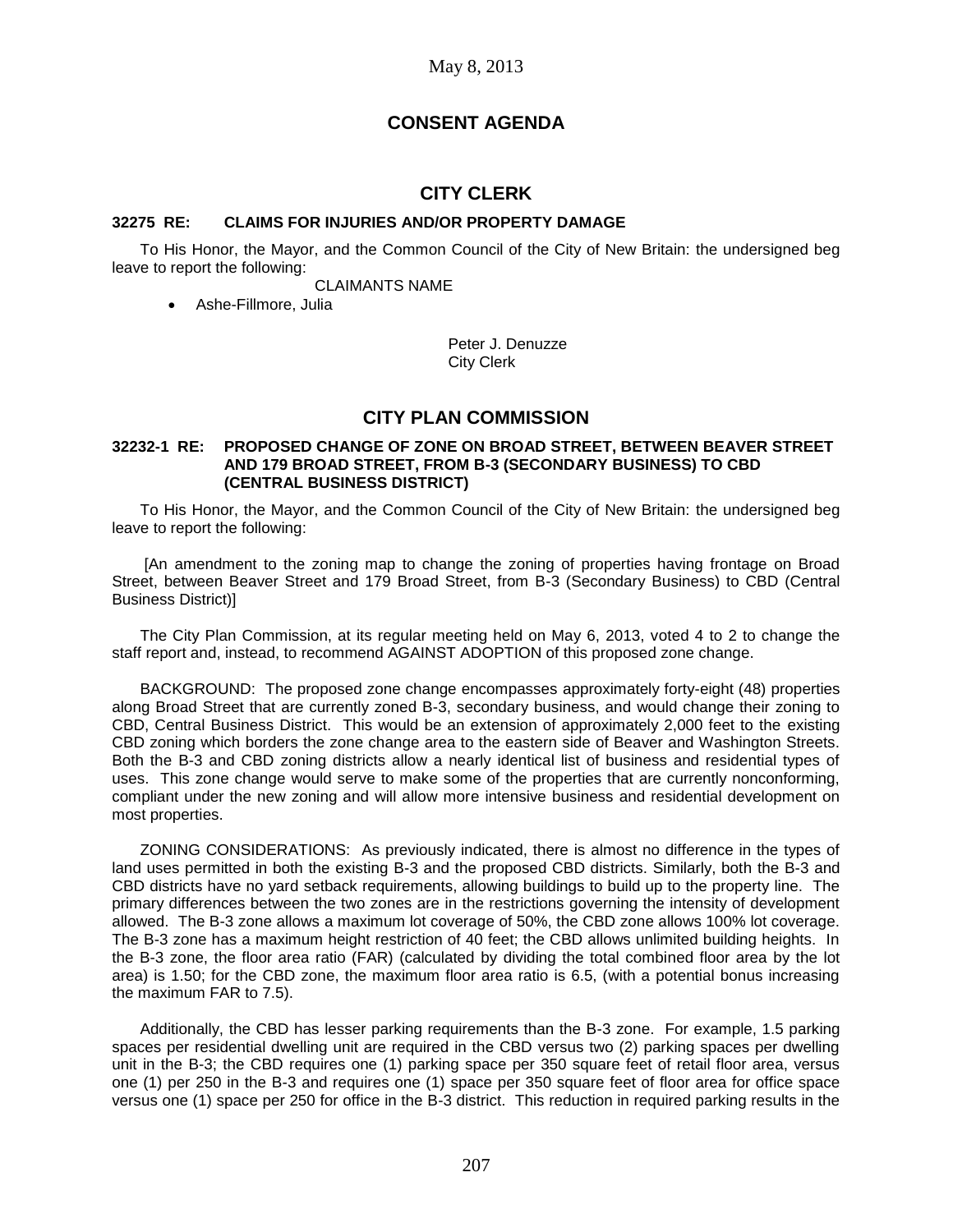opportunity for a more intensive use of any property that is vacant, underutilized or which lends itself to being re-developed. It presumes that in a busy commercial and mixed-use area, such as Broad Street, there is available on-street parking and that much of the traffic is pedestrian walking from nearby neighborhoods or is multi-purpose trips, i.e. someone stopping and parking once and then walking to multiple stores, bank offices, barber shops, restaurants, etc.

The CBD zone also includes some design requirements, which encourage minimal front yard setbacks, multi-story mixed-use buildings and general design considerations regarding architectural compatibility and consistency with the established historic character of this well-established business area.

RECOMMENDATION: The City Plan Commission is concerned that this zone change is much too expansive and will have the potential for negatively altering the character of the Broad Street business area. By allowing a substantial increase in the intensity of development, allowing much taller buildings, a reduction in off-street parking requirements and 100% lot coverage on the typically small Broad Street lots, this zone change could change the appearance and scale of development that currently exists and functions comfortably in the Broad Street area. The Commission also has concerns about the effect of this zone change on parking availability in the Broad Street area. They also note that the current CBD zoning provisions resulted from the 2008 Downtown Plan and, in that plan, the more intensive business and residential development was intended to be centered on the downtown core, closer to the CTFastrak station, the downtown bus transit hub, and the existing municipal parking garages.

The City Plan Commission is of the opinion that this kind of blanket change is not a responsible planning approach and has the potential to encourage development that would be inconsistent and excessive for the Broad Street neighborhood. The Commission, therefore, recommends against the adoption of this proposed zone change.

> Stephen A. Sidorak, Chairman City Plan Commission

#### **32233-1 RE: PROPOSED AMENDMENT TO THE ZONING ORDINANCES ADDING SEC. 170-100- 60 REGARDING BUILDING FRONTAGES ON MAIN STREET IN THE CBD ZONING DISTRICT**

To His Honor, the Mayor, and the Common Council of the City of New Britain: the undersigned beg leave to report the following:

[To amend the Zoning Ordinances adding Section 170-100-60 regarding building frontages on Main Street in the CBD zoning district.]

The City Plan Commission, at its regular meeting held on May 6, 2013, voted 6 to 0 to approve the following report:

BACKGROUND: This amendment is a further refinement to zoning provisions affecting properties in the downtown area. It would serve to help achieve the 2008 Downtown Plan goals of creating and reinforcing a compact, pedestrian-friendly downtown environment and an attractive and appropriately scaled urban streetscape. Presently, buildings facing Main Street in the CBD Central Business District are required to be at least three (3) stories in height. This amendment would add the further restriction requiring that buildings on Main Street be kept close to the front street line, setback no more than five (5) feet back from the public sidewalk.

FINDINGS: This provision, along with the minimum height restriction, is seen as being a very important element in keeping the kind of uniform and consistent "street wall" that urban design experts encourage for downtown business areas. Appropriate "massing and scale" of new development is seen as being a critically important consideration in creating a comfortable, attractive urban setting which encourages walking, window shopping and street-front tables and similar desired activities.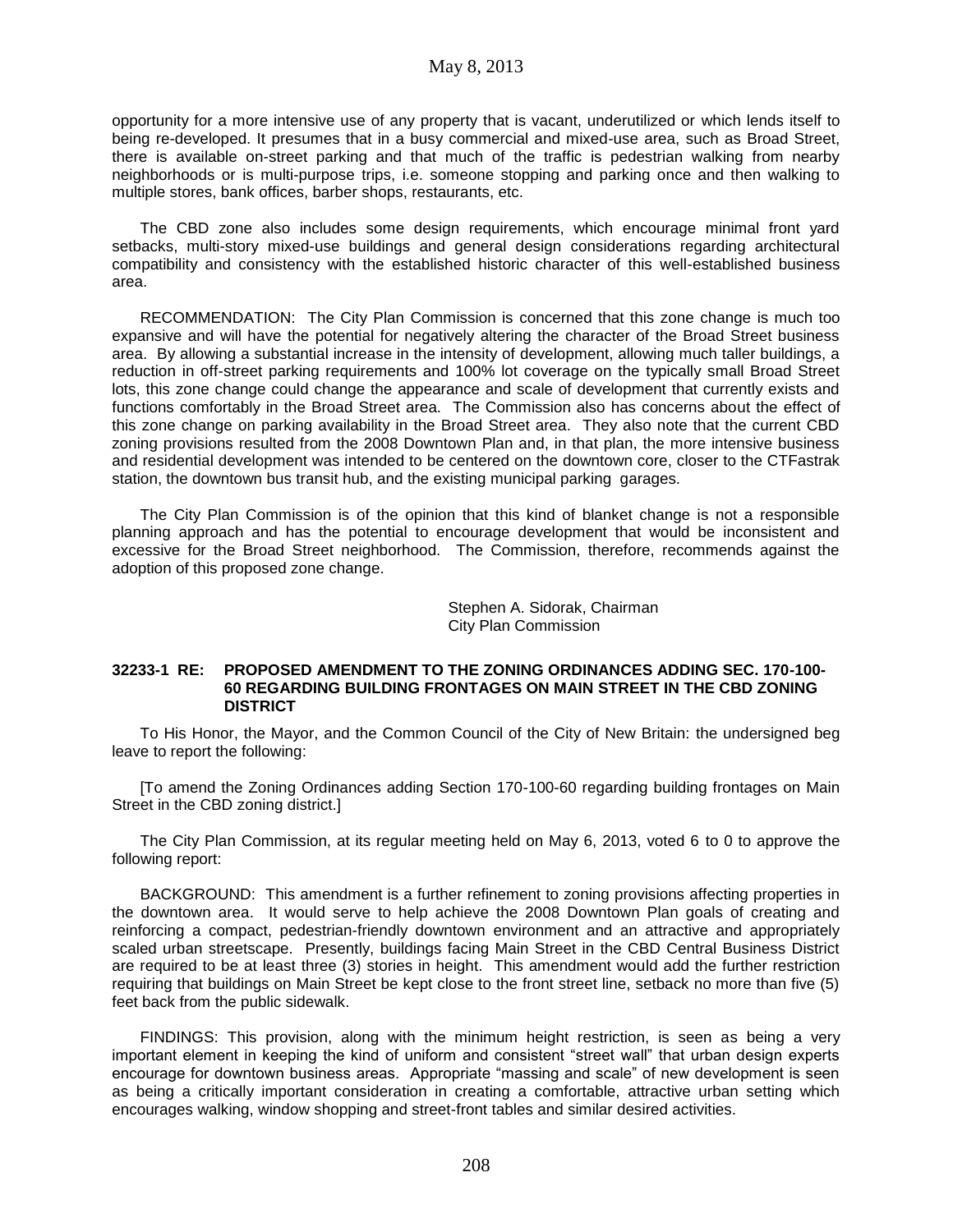The CBD district currently has no front yard minimum setback, so new development is permitted to build up to the front lot line. It currently does not have a maximum front yard restriction or a "build-to" line, however. Therefore, it would be difficult to prevent a developer from building with a large setback of 25 feet or more, similar to a suburban shopping plaza, for example, which would be damaging to the visual appearance of the downtown. This amendment addresses this concern by keeping all new development close to the street line.

RECOMMENDATION: The City Plan Commission is of the opinion that the proposed amendment is consistent with the planning and economic development policies laid out in the City's 2008 Downtown Plan and 2010 Plan of Conservation and Development and that it will aid in ensuring appropriate design and development serving the goal of creating an attractive and more vibrant downtown environment. The Commission, therefore, recommends adoption of this zoning amendment.

> Stephen A. Sidorak, Chairman City Plan Commission

### **FINANCE DEPARTMENT**

#### **32276 RE: LINE ITEM TRANSFERS – 4/16/13 THRU 4/29/13**

To His Honor, the Mayor, and the Common Council of the City of New Britain: the undersigned beg leave to report the following:

In accordance with the city of New Britain ordinance of Article VII – Finance, Section 2-494(c), the following departments have transferred monies from one line item to another within their departmental budget (total department budget has not changed). Each transfer will be continuously numbered from month to month throughout the fiscal year. This report represents the transfers executed by the mayor in accordance with the aforementioned ordinance for the period ending April 29, 2013

| 14. Department:           | <b>Community Services/Building</b>                                                                                                                                                                                                   |                                  |  |
|---------------------------|--------------------------------------------------------------------------------------------------------------------------------------------------------------------------------------------------------------------------------------|----------------------------------|--|
| From:                     | 001214002-5121                                                                                                                                                                                                                       | (Full Time Salaries)             |  |
| To:                       | 001214002-5122                                                                                                                                                                                                                       | (Overtime)                       |  |
| Amount:                   | \$5,000.00                                                                                                                                                                                                                           |                                  |  |
| <b>Brief Description:</b> | Funds needed for emergency call outs for fires, power outages,<br>unsanitary living conditions, etc. Also for Building Commission Board<br>Meetings and site and plan reviews for major projects                                     |                                  |  |
| 15. Department:           | <b>Public Works</b>                                                                                                                                                                                                                  |                                  |  |
| From:                     | 001315004-5428                                                                                                                                                                                                                       | (Disposal Tip Fees)              |  |
| To:                       | 001315004-5659                                                                                                                                                                                                                       | (Operating Materials & Supplies) |  |
| Amount:                   | \$7,000.00                                                                                                                                                                                                                           |                                  |  |
| <b>Brief Description:</b> | Funds needed to purchase 100 toters. A successful rental program and<br>the replacement of damaged carts that are not covered by the<br>manufacturer warranty have resulted in the depletion of the inventory of<br>96-gallon toters |                                  |  |

Rebecca Salerni Acting Finance Director

### **PURCHASING DEPARTMENT**

### **32277 RE: COOPERATIVE PURCHASING – AMMUNITION FOR THE POLICE DEPARTMENT**

To His Honor, the Mayor, and the Common Council of the City of New Britain: the undersigned beg leave to report the following: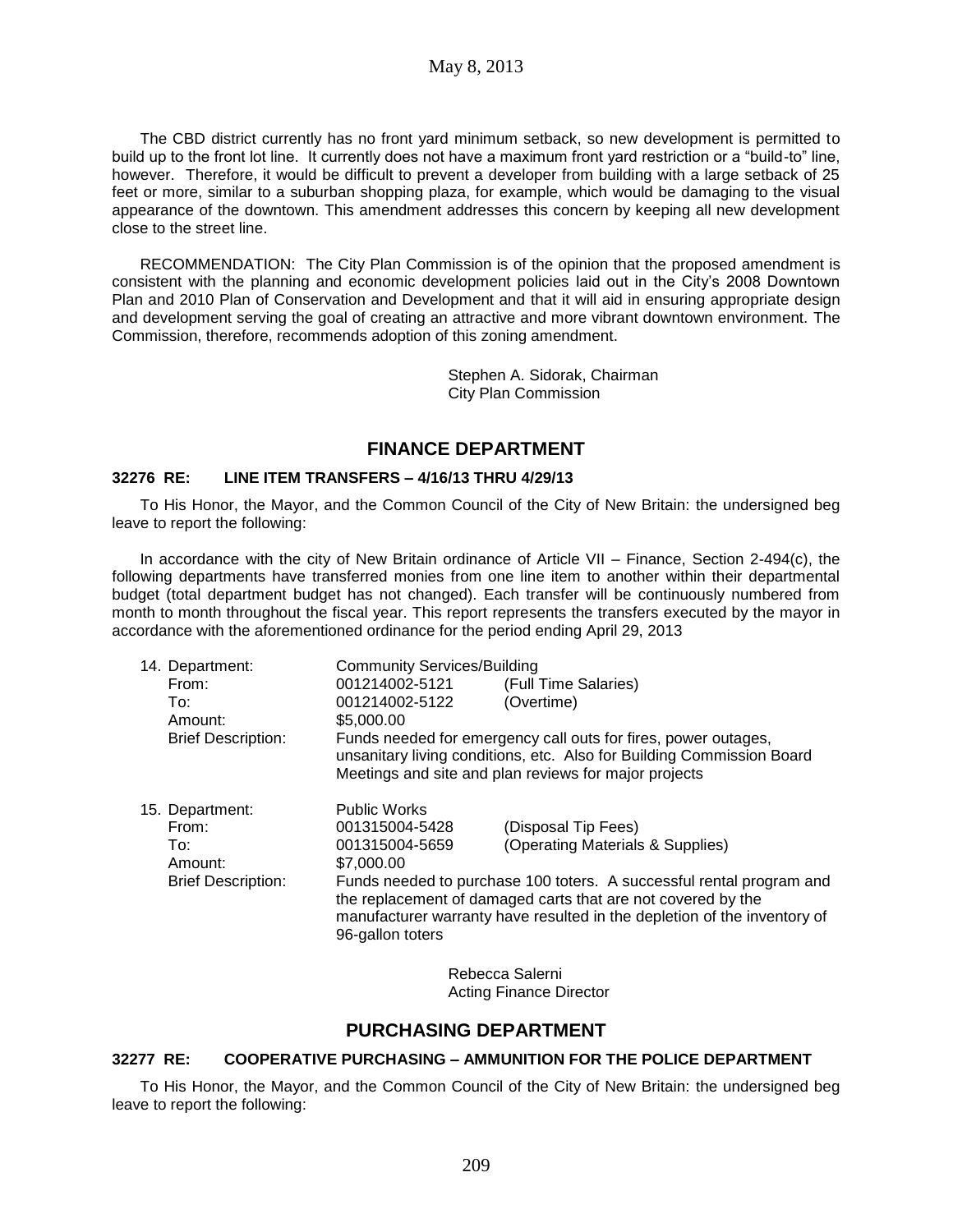In accordance with City Code of Ordinances, Chapter 2, Article VIII, Division 1, Section 2-538 (a), a purchase order was requested by the Police Department for the following under the State of Connecticut's Cooperative Purchasing Plan:

| Supplier<br>Eagle Point Gun/TJ | Need Supplies<br>40 Caliber Training | Quantity<br>9 | Each<br>\$154.12               | Price<br>\$1,387.08      |
|--------------------------------|--------------------------------------|---------------|--------------------------------|--------------------------|
| Morris & Son Thorofare,<br>NJ. | 40 Caliber Frangible                 | 10            | \$276.04                       | \$2,760.40               |
|                                | .223 Duty                            | 13            | \$259.05<br><b>Total Price</b> | \$3,367.65<br>\$7,515.13 |

The New Britain Police Department requested a purchase order for Ammunition utilizing the State of Connecticut's Contract Award #07PSX0219. Funds are available within the Police Department's account number 001211015-5614, Firing Squad, Ammunitions and Explosives.

RESOLVED: That the Purchasing Agent is hereby authorized to issue a purchase order for \$7,515.13 to Eagle Point Gun/TJ Morris & Son of Thorofare, NJ for the purchase of Ammunition for the New Britain Police Department utilizing the State of Connecticut's Cooperative Purchasing Plan, Contract Award #07PSX0219.

> Jack Pieper Purchasing Agent

### **32278 RE: COOPERATIVE PURCHASING – AMMUNITION FOR THE POLICE DEPARTMENT**

To His Honor, the Mayor, and the Common Council of the City of New Britain: the undersigned beg leave to report the following:

In accordance with City Code of Ordinances, Chapter 2, Article VIII, Division 1, Section 2-538 (a), a standing purchase order was requested by the Police Department for the following under the State of Connecticut's Cooperative Purchasing Plan:

| <b>Supplier</b>      | <b>Need Supplies</b> | Quantity | Each               | Price      |
|----------------------|----------------------|----------|--------------------|------------|
| Jurek Brothers, Inc. | 40 Caliber Duty      | 25       | \$162.00           | \$4,050.00 |
| Greenfield, MA.      |                      |          |                    |            |
|                      | 9MM                  | 10       | \$149.00           | \$1,490.00 |
|                      | 389 Caliber          | 10       | \$223.00           | \$2,230.00 |
|                      |                      |          | <b>Total Price</b> | \$7,770.00 |

The New Britain Police Department requested a purchase order for Ammunition utilizing the State of Connecticut's Contract Award #07PSX0219. Funds are available within the Police Department's account number 001211015-5614, Firing Squad, Ammunitions and Explosives.

RESOLVED: That the Purchasing Agent is hereby authorized to issue a purchase order for \$7,770.00 to Jurek Brothers, Inc of Greenfield, MA. for the purchase of Ammunition for the New Britain Police Department utilizing the State of Connecticut's Cooperative Purchasing Plan, Contract Award #07PSX0219.

> Jack Pieper Purchasing Agent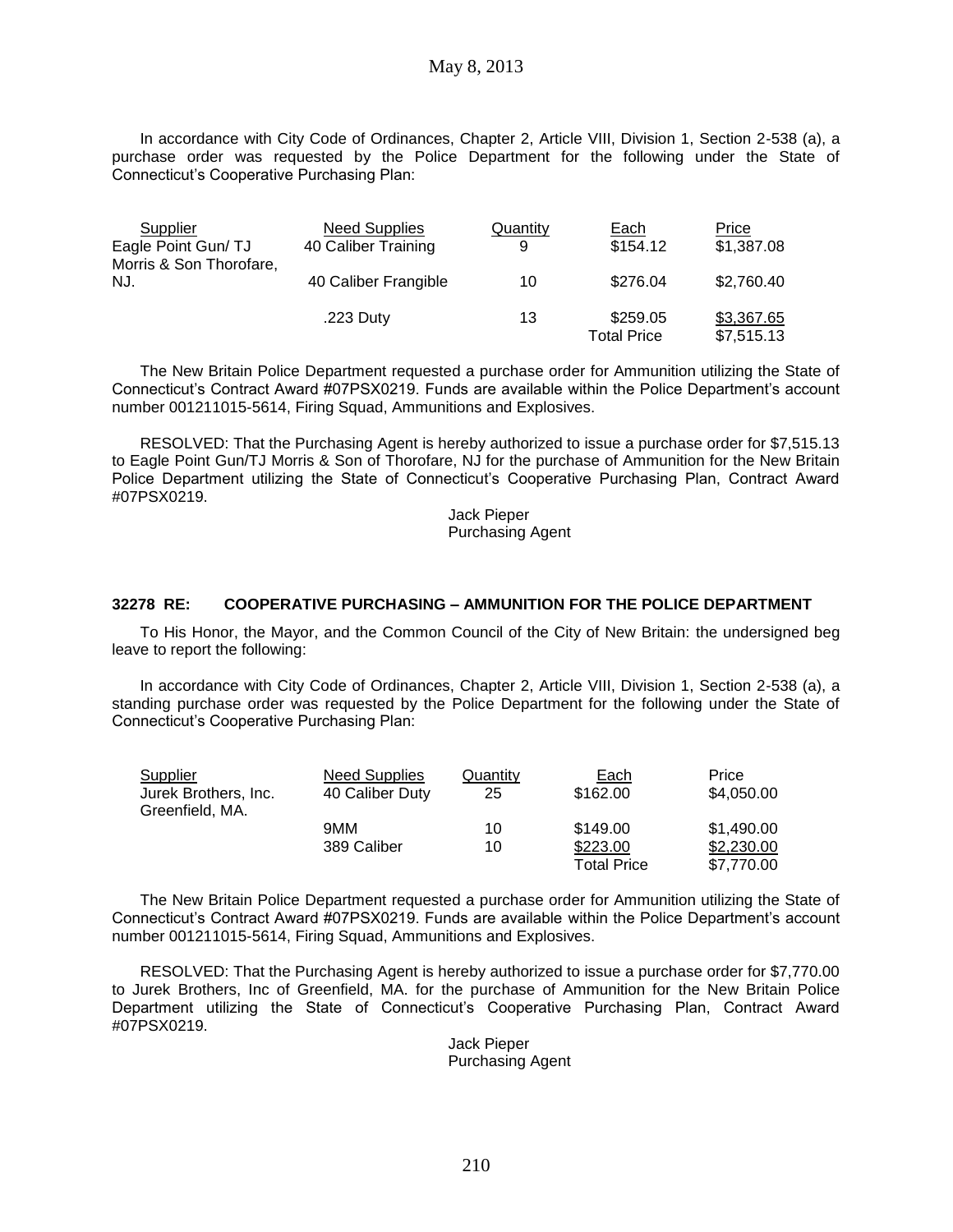### **32279 RE: TRENCH REPAIR PROGRAM – VARIOUS CITY STREETS**

To His Honor, the Mayor, and the Common Council of the City of New Britain: the undersigned beg leave to report the following:

Public Bid No. 3725 was solicited and received in accordance with the Purchasing Ordinances of the City of New Britain for the 2013 Trench Repair Program of Various City Streets for the Public Works Department. Funding is available for this purchase within the Public Works Department's account number 0082950302-5454, Capital Projects, Street Infrastructure Rehab.

Invitations to bid were solicited and the bid was duly advertised in the New Britain Herald Newspaper, the City and State of Connecticut's Department of Administration Services websites and mailed to thirtythree (33) Road Construction Companies. The Purchasing Agent did not receive any letters from the Road Construction Companies on the mailing list indicating they could not provide a response to the bid request. The responses received are on file in the Town Clerks Office.

The bids were reviewed for conformance to specifications by the Public Works Administration and the Purchasing Agent. Therefore the Public Works Director is recommending that the bid be awarded to, Martin Laviero Contractor, Inc of Bristol, CT who submitted the lowest responsible bid and meet all of the bid specifications.

RESOLVED: That the Purchasing Agent is hereby authorized to enter into a contract and issue a purchase order for \$159,637.57 with Martin Laviero Contractor, Inc of Bristol, CT for the 2013 Trench Repair Program of Various City Streets for the Public Works Department per the terms and specifications of Public Bid No. 3725.

> Jack Pieper Purchasing Agent

#### **32280 RE: TESTING AND CALIBRATION OF LARGE WATER METERS – PUBLIC WORKS DEPT.**

To His Honor, the Mayor, and the Common Council of the City of New Britain: the undersigned beg leave to report the following:

Public Bid No. 3726 was solicited and received in accordance with the Purchasing Ordinances of the City of New Britain for Testing and Calibration of Large Water Meters for the Public Works Department, Utilities Division. Funding is available for this purchase within the Public Works Department, Utilities Division's account number 9303500204-5659, Water Maintenance Expense, Operating Material and Supplies.

Invitations to bid were solicited and the bid was duly advertised in the New Britain Herald Newspaper, the City and State of Connecticut's Department of Administration Services websites and mailed to fourteen (14) Water Meter Testing and Calibration Companies. The Purchasing Agent did not receive any letters from the Water Meter Testing and Calibration Companies on the mailing list who indicated that they could not provide a response to the bid request. The responses received are on file in the Town Clerks Office.

The bids were reviewed for conformance to specifications by the Public Works Department, Utilities Division's Administration and the Purchasing Agent. Therefore the Deputy Director of the Public Works Department is recommending that the bid be awarded for the Testing and Calibration of Large Water Meters to United Water Solutions, Inc of Trion, GA who was the lowest bidder for this service. The bid results were presented to the Water Commission at their May 07, 2013 meeting. At this meeting they approved the Deputy Director of the Public Works Department's recommendation to award the bid for the Testing and Calibration of the Large Water Meters to United Water Solutions, Inc of Trion, GA.

RESOLVED: That the Purchasing Agent is hereby authorized to issue a standing purchase order to United Water Solutions, Inc of Trion, GA for the Testing and Calibration of Large Water Meters at a price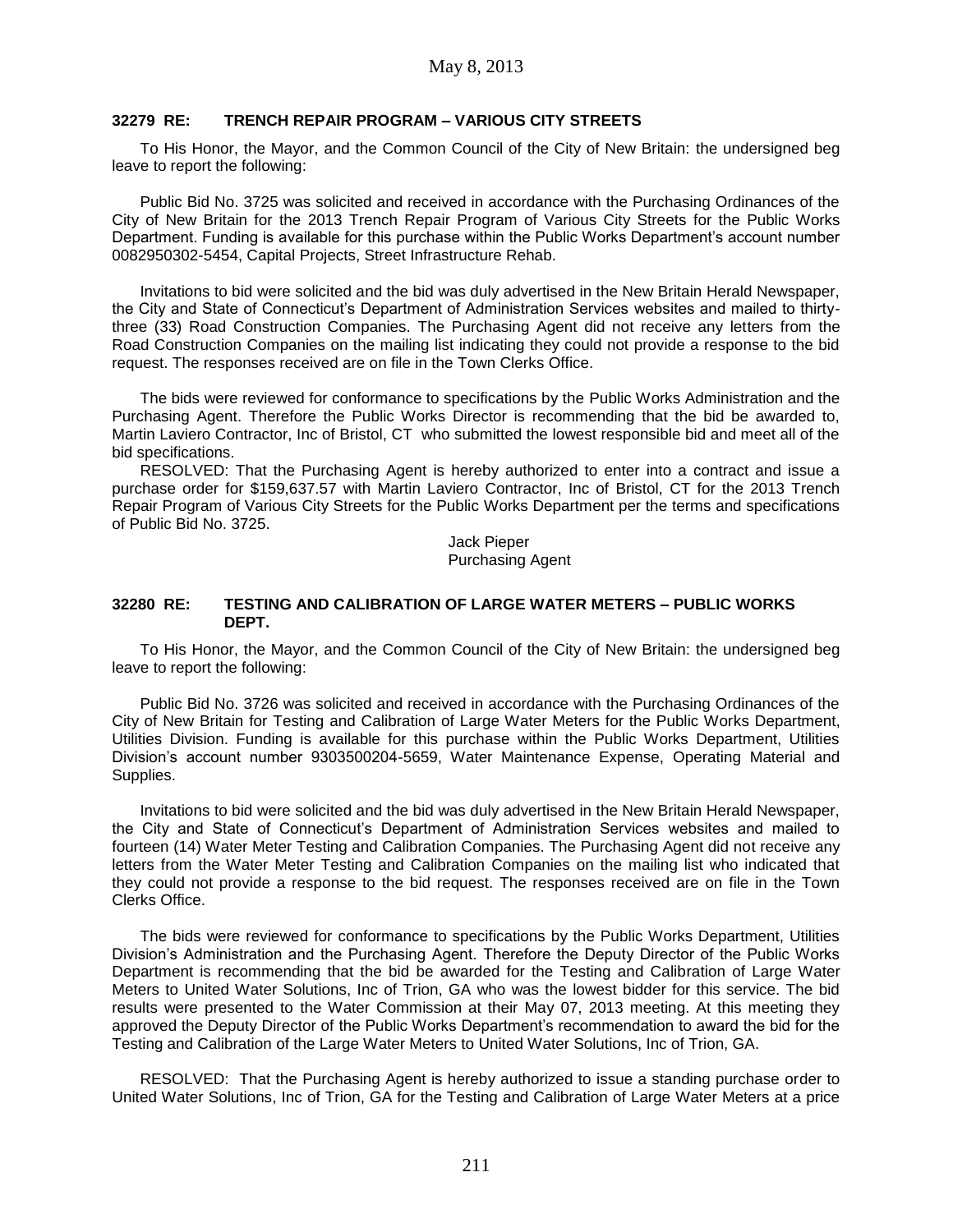of \$158.50 per meter for the Public Works Department, Utilities Division, per the terms and specifications of Public Bid No. 3726

> Jack Pieper Purchasing Agent

#### **32281 RE: POOL CHEMICALS – PARKS AND RECREATION DEPT.**

To His Honor, the Mayor, and the Common Council of the City of New Britain: the undersigned beg leave to report the following:

Public Bid No. 3727 was solicited and received in accordance with the Purchasing Ordinances of the City of New Britain for required purchases of Pool Chemicals for the Public Works Department, Parks and Recreation Division. Funding is available for the purchase of the Pool Chemicals in the Public Works Department, Park and Recreation Division's Account Number 001419004-5659, General Fund, Park Maintenance Operating Materials and Supplies.

Invitations to bid were solicited and the bid was duly advertised in the New Britain Herald Newspaper, the City and State of Connecticut's Department of Administration Services websites and mailed to twentysix (26) Pool Chemical Companies. The Purchasing Agent did not receive any letters from the Pool Chemical Companies on the mailing list who indicated that they could not respond to the bid request. The responses received are on file in the Town Clerks Office.

The bids were reviewed for conformance to specifications by Public Works Department, Park and Recreation Division's Administration and the Purchasing Agent. Therefore, the Deputy Director of the Public Works Department is recommending that the bid for the Pool Chemicals be awarded to following companies who submitted the lowest responsible bid for the Pool Chemicals, H. Krevit &Company of New Haven, CT for the Sodium Hypochlorite in bulk delivery, Sodium Bicarbonate and Calcium Chloride in 50lb bags and Leslie's Poolmart, Inc of Phoenix, AZ for Diatomaceous Earth Filter in 25lb bags and Calcium Hypochlorite in 50lb drums.

RESOLVED: That the Purchasing Agent is hereby authorized to issue standing purchase orders to H. Krevit & Company of New Haven, CT for the bulk delivery of Sodium Hypochlorite at \$2.73 per gallon, Sodium Bicarbonate at \$16.31 per 50lb bag and Calcium Chloride at \$16.60 per 50lb bag and Leslie's Poolmart of Phoenix, AZ for Diatomaceous Earth Filter at \$10.49 per 25lb bag and Calcium Hypochlorite at \$89.95 per 50lb drum on an as-needed basis from May 31, 2013 to June 30, 2014 per the terms and specifications of Public Bid No 3727.

> Jack Pieper Purchasing Agent

#### **32282 RE: EMERGENCY PURCHASE ORDER, SUPPLY OF BEAM CLAY – PUBLIC WORKS DEPT.**

To His Honor, the Mayor, and the Common Council of the City of New Britain: the undersigned beg leave to report the following:

In accordance with City Code of Ordinances, Chapter 2, Article VIII, Division V, Section 2-606a, an emergency purchase order was authorized by the Mayor and issued to the vendor listed below on May 3, 2013

| Supplier                | Item                | Price      |
|-------------------------|---------------------|------------|
| Partac Peat Corporation | Supply of Beam Clay | \$8.775.00 |
| Great Meadow, NJ.       |                     |            |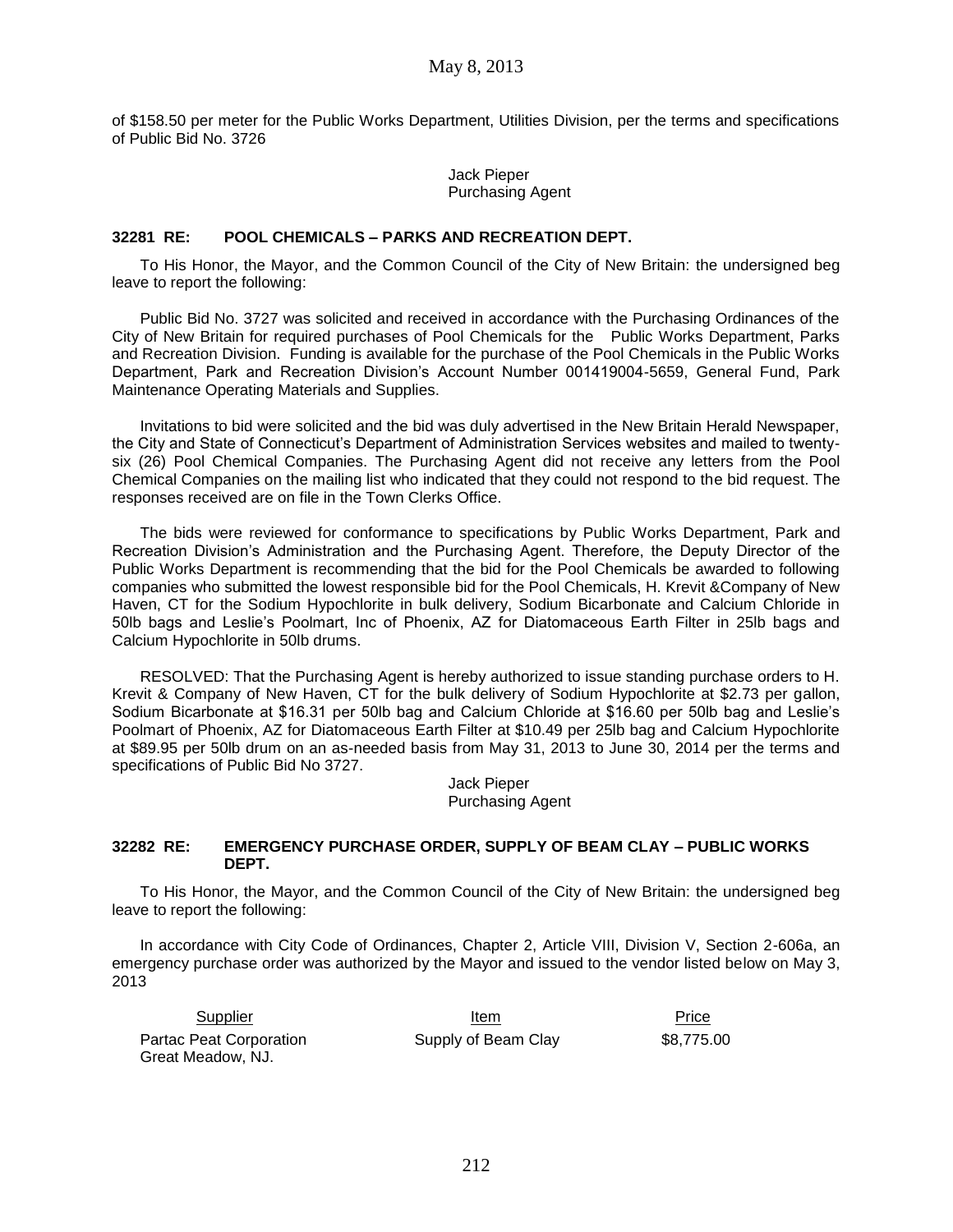The Purchasing Agent reports that no formal bid solicitation and advertisement as outlined in the Purchasing Ordinances were made for this item. In accordance with Section 2-606b of the City Code of Ordinances, the Purchasing Agent reports:

An emergency purchase order was requested by the New Britain Public Works Department, Park and Recreation Division per the contract that the City has with the New Britain Rock Cats for repairs to the infield at New Britain Stadium that did not conform to Major League Baseball Standards. The Beam Clay needs to be added to the infield and then laser graded by a Sports Turf Specialty Company. The Beam Clay is a specialty item that Partac Peat Corporation can supply. They supply this Beam Clay to every Major League Baseball team for their infields. The Beam Clay had to be ordered immediately so it could be delivered soon to the Stadium and the needed repairs to the infield conducted as soon as possible. The City is hosting the AA All-Star Game on July 10, 2013 and the infield must conform to Major League BaseBall Standards. Funding for this Beam Clay is in the Capital Non-Reoccurring account number 0031500100-54003, Capital Projects.

> Jack Pieper Purchasing Agent

# **PUBLIC SAFETY TELECOMUNICATIONS CENTER**

### **32283 RE: STATUS OF THE IMPLEMENTATION OF THE NB21 RADIO NETWORK**

To His Honor the Mayor, and the Common Council of the City of New Britain: the undersigned beg leave to report the following:

The new municipal radio system has been moving forward at a frenetic pace since the responsibility for site development was transferred to municipal control. The following are the highlights of that activity:

- The Elam Street site is now complete except for the installation of an uninterruptable power system in the equipment shelter. This site now includes the equipment shelter with a complete radio site, an emergency generator, a complete building and electrical grounding system, multiple underground conduits in to the tank structure, four large antenna lines extending 115 feet inside, vertically to the top of the tank, erection of two 24 inch point to point antenna systems, installation of a "state of the craft" twenty-two foot receive antenna and a twelve foot transmit antenna, and tested wireless interconnectivity to the control site within Police Headquarters. The UPS system will be installed on Tuesday, May 7, 2013.
- All portable radios for the police department have been programmed, issued, and distributed along with the appropriate accessories. The Police Department has been extremely helpful in assisting on testing and distribution of radios and equipment.
- All portable radios and accessories for the Fire Department and all critical portable radios and accessories for New Britain Emergency Medical Services have been programmed and will be delivered on Monday, May 6, 2013.
- Installation of mobile radios for the police will commence on Monday, May 6, 2013 and will continue for all mission critical vehicles. The installers will then move to the Fire Department starting on the 14th of May, 2013 followed by NBEMS.
- Mobile radios for the Public Works Department (DPW, Parks and Recreation, Water, and Facilities) are currently on stop shipment from the manufacturer, Motorola. We are advised that this stop will likely be lifted by May 15, 2013.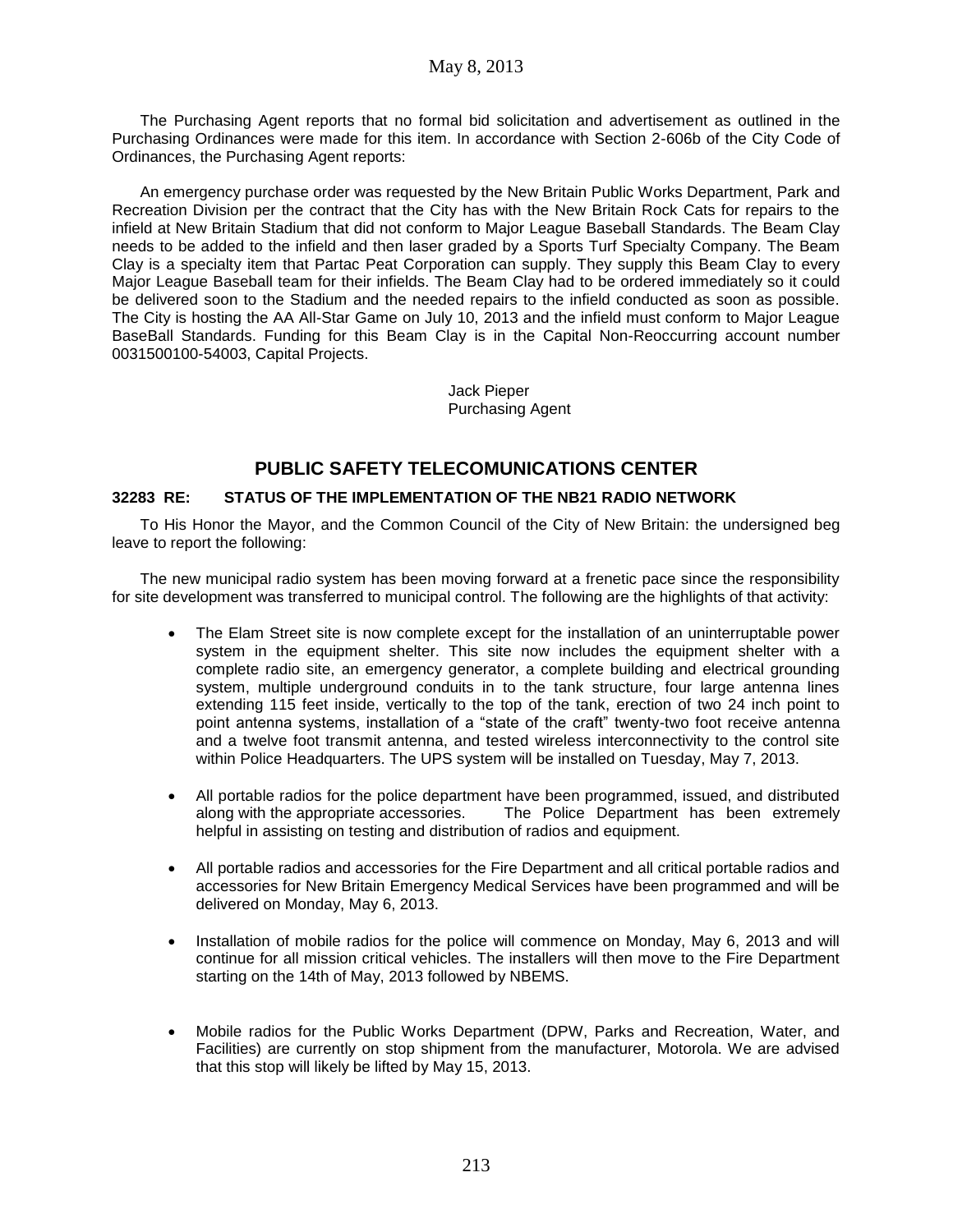- Portable radios for Public Works will be issued on or about Friday, May 10, 2013. These will include a temporary reallocation of radios originally assigned for 1.) spare engine and ladder companies, 2.) the CERT and CSO program radios; 3.) unfilled police officer positions; and spare radios for all organizations. Public Works will operate on a talkgroup called "SPLEVENT" which is in all radios in the City.
- The audio recording equipment for the radio system and selected elements of the telephone system is largely installed and operating. More work needs to be done on telephone recording.
- The computer assisted dispatch system, HEARTBEAT, is installed and training has commenced for the staff of the Public Safety Telecommunications Center.
- All of the hardware for the Locution fire station alerting system has been installed in the fire stations. The associated radio control stations will be installed later this week.
- All of the furniture from Eaton Wright-Line has finally arrived and is in the final stages of installation. The personal environmental systems for each position as required is not installed and has yet to be designed. If Eaton Wright-Line cannot complete the installation of the furniture this week, the staff of the Facilities Division of the Public Works Department will complete the task.
- All of the fiber optics necessary to operate the dispatch center are in place and are undergoing final tests. This includes the ThinkLogical KVM's and the video router.
- The PSTC will move in to the new facility of Sunday morning, May 19, 2013. This task has a long logistical tail and impacts more than the City of New Britain. The PSTC hosts one of seven hubs on the massive State of Connecticut fiber optic system. Hence, any interruption resulting from our move will impact other communities. The PSTC has been meeting with representatives from BEST and OSET for months on this migration and a plan is in place to manage it.
- AT&T staff will be present to assist in the relocation of 9-1-1 services and enable alternate T1 services at each fire station and NBEMS.
- The installation and connection of fiber optic cables to connect from the new Police Headquarters to the equipment shelter atop The Hospital of Central Connecticut with stops along the way at New Britain EMS and the New Britain Health Department is complete.
- A summary orientation document has been prepared for each organizational component (Police, Fire, NBEMS, DPW, PSTC) and is distributed with each radio.
- A transition system that will allow us to migrate without loss of air time has been negotiated with the State of Connecticut. This same system will serve as our backup system in the event of a major system failure or outage. It will also allow our police officers to have wide area communications when they go out of town and beyond the range of the NB21 system. This is a generous but mutually beneficial agreement with the State of Connecticut CTS system manager. In return, we will be providing three talkgroups for use by CTS users on our NB21 system. This will provide unprecedented levels of interoperability in New Britain for state users and outside of New Britain for our users.
- We anticipate taking the existing radio system off the air by or before May 13, 2013. This is necessary for us to reuse the Hospital equipment shelter for the new system. All of this is explained in more detail in the document entitled, NB21 Radio Network, Questions and Answers are on file in the Town Clerk's Office.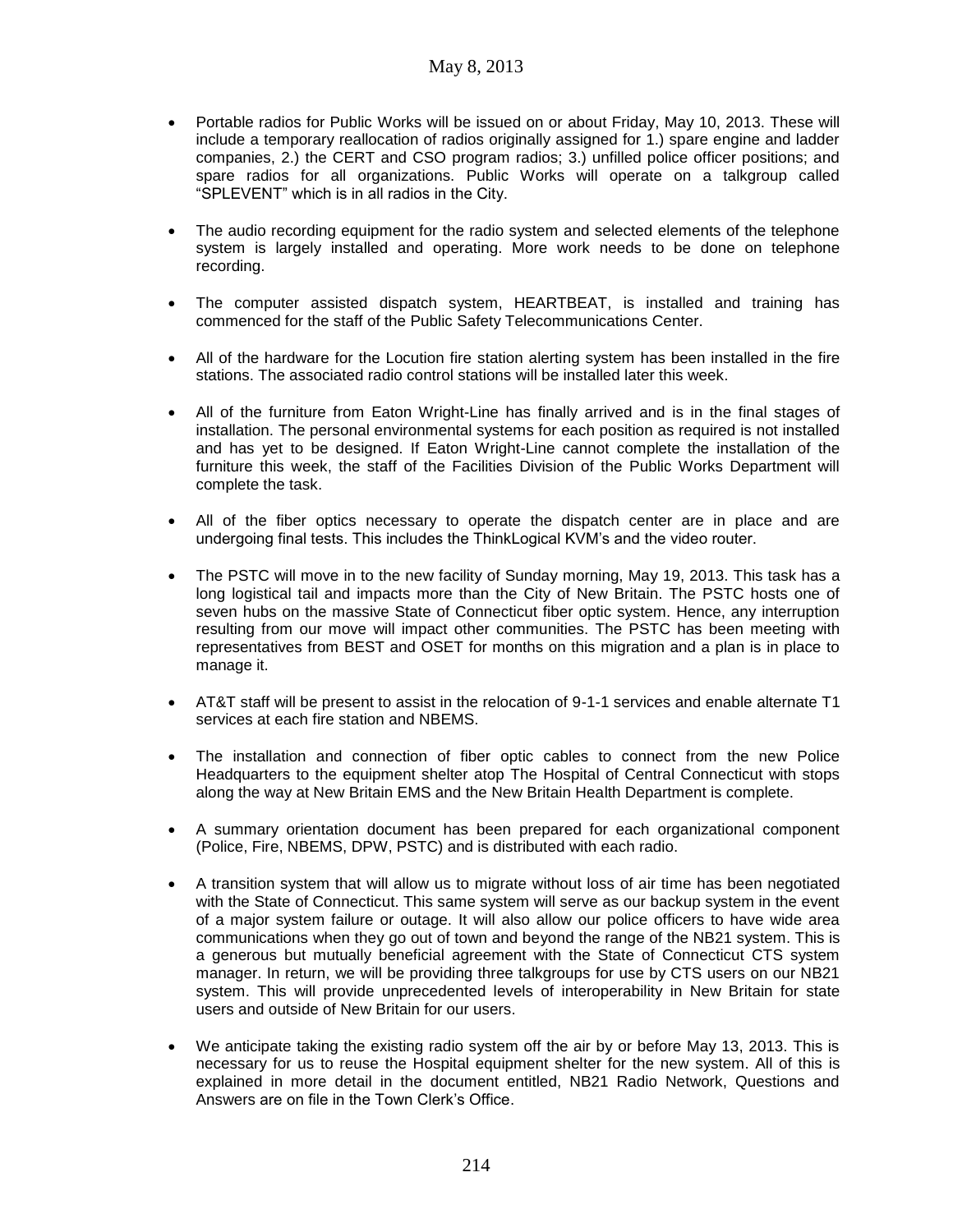#### Summary:

On March 27, 2013 I reported that the City had taken over site development in order to move the project forward. In the intervening 38 days, the above tasks were initiated and completed. That would not have happened without the dedicated professionalism of the municipal employees assigned. Acting City Engineer Rob Trottier was wonderfully supportive and demonstrated his professional experience in many capacities at both the Elam and Stanley sites. Water Quality Superintendent Ray Esponda made the work of the contractors a bit easier by his effective management of the Elam site. General foreman John Greco and Equipment Operator John Hackett were so good at what they do that the contract trade workers from the shelter company, the tower erection crew, and the radio installation team all remarked with the highest regard for their skills and competence. There was never an argument or even a disagreement as we all moved forward with a common objective of not only getting the project completed but also doing it thoroughly and professionally.

The next page provides a summary, in spreadsheet form, of the cost and updated schedule to complete the project. There will be additional costs in addition to what was previously approved. Those include additional electrical work at both the Elam and Hospital sites, external grounding systems, fuel for the generator, fiber patch cords, and certain construction materials. In addition, the concrete monopole foundation and site work at Stanley will be completed using contract services rather than city employees because of liability reasons regarding the tower construction. This requires specialized skills and experience. These new and prior costs may come close to the cost offered by the second lowest bidder at \$700,000 and will require Council approval to increase the bond authorization. It is important to continue to note that all rent from carriers looking to locate equipment on the Stanley and Elam Street facilities will now go to the City.

> Respectfully submitted, James P. Donnelly, Director Public Safety Telecommunications Center

## **CLAIMS COMMITTEE**

#### **32284 RE: SETTLEMENT OF CLAIMS: CYNTHIA RICHARDSON, CELINES LOPEZ, BARBARA PLAYA – ESTATE OF JACKSON DEJESUS**

To His Honor, the Mayor, and the Common Council of the City of New Britain: the undersigned beg leave to report the following:

The Committee on Administration, Finance and Law and the standing claims sub-committee of the Committee on Administration, Finance and Law at a regular meeting held on Wednesday evening, May 1, 2013 at 6:00 p.m. in Room 201, City Hall having held public hearings and made investigations of said claims, respectfully begs leave to recommend the following:

- A. RESOLVED; that the sum of \$4,750.00 be paid to Cynthia Richardson of 206 Clark Street, New Britain, Conn. and Patricia O'Neill, Esquire, her attorney, in full settlement of her claim for personal injuries sustained in an accident on July 26, 2012; and be it further
- B. RESOLVED; that Celines Lopez of 480 Ellis Street, New Britain, Conn. be given leave to withdraw her claim for personal injuries sustained in an accident on July 17, 2011; and be it further
- C. RESOLVED; that Barbara Playa, Estate of Jackson DeJesus be given leave to withdraw her claim for an accident on July 2, 2012.

Alderman Carlo Carlozzi, Jr. **Chair**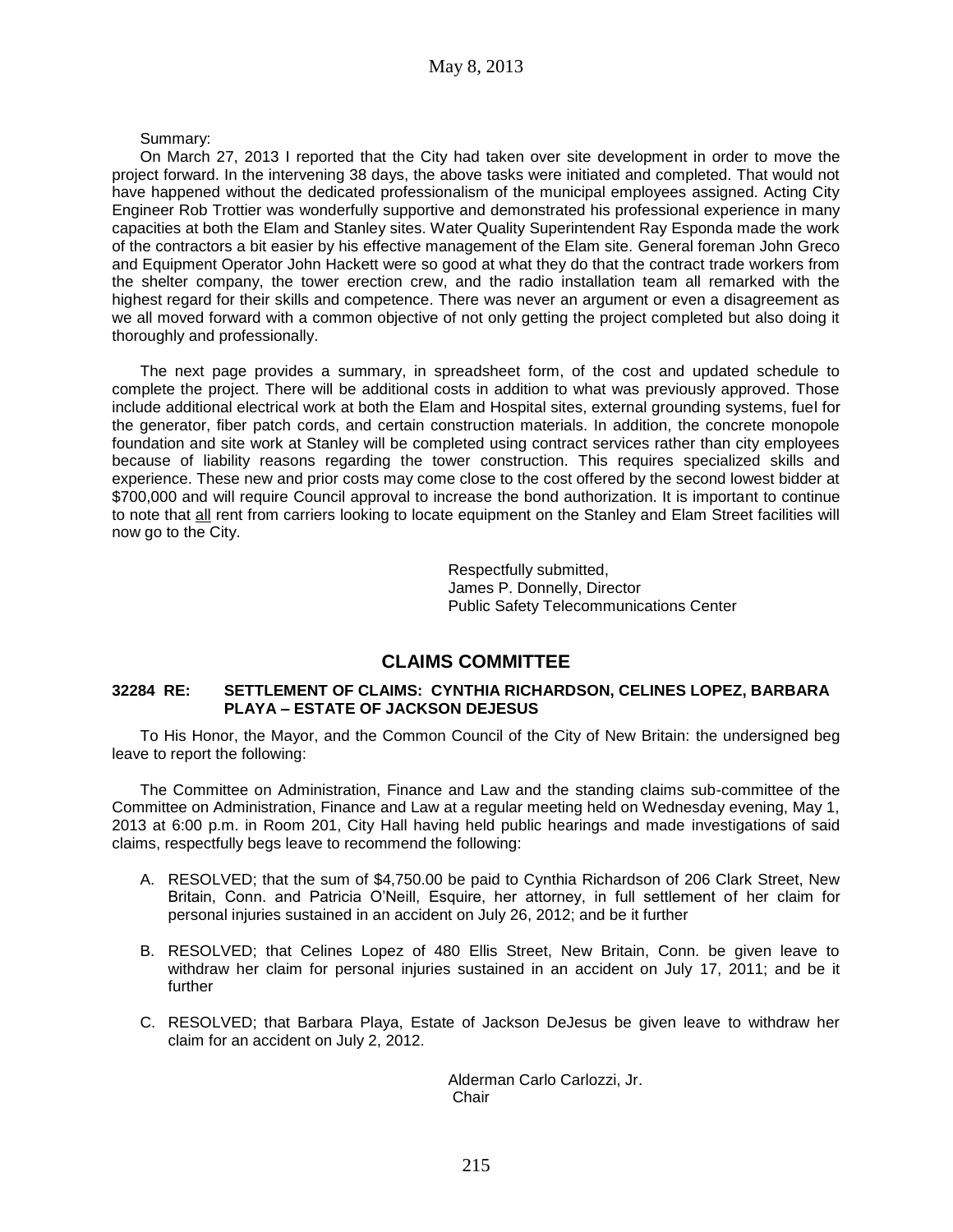## **CONSOLIDATED COMMITTEE**

#### **32274-1 RE: PROPOSED AMENDMENT TO SEC. 23-122 OF THE ORDINANCES PERMITTING HIKING ON PUBLIC WATERSHED PROPERTY IN NEW BRITAIN**

To His Honor, the Mayor, and the Common Council of the City of New Britain: the undersigned beg leave to report the following:

The Consolidated Committee of the Common Council at a special meeting and public hearing held on Tuesday evening, May 7, 2013 at 6:30 p.m. in the Council Chambers to which was referred the matter of Item #32274 – Amending Chapter 23, Article III, Division 1, Section 23-122 of the Code of Ordinances regarding Hiking on Public Watershed land voted to accept and recommend that the following resolution be referred back to the Common Council with a favorable recommendation.

> Alderwoman Shirley Black **Chair**

# **COMMITTEE ON PLANNING, ZONING AND HOUSING**

#### **32271-1 RE: LEASE AGREEMENT WITH AVNER KROHN FOR THE ESTABLISHMENT OF A RESTAURANT AT 159 MAIN STREET**

To His Honor, the Mayor, and the Common Council of the City of New Britain: the undersigned beg leave to report the following:

The Committee on Planning, Zoning and Housing at a regular meeting and public hearing held on Tuesday evening, May 7, 2013 at 7:00 p.m. in the Council Chambers to which was referred the matter of Item #32271 – Lease to Mr Avner Krohn for the establishment of a Restaurant located at 159 Main Street voted to accept and recommend that the following resolution be referred back to the Common Council with a neutral recommendation.

> Alderman Roy Centeno **Chair**

## **REPORTS OF STANDING COMMITTEES, BOARDS, COMMISSIONS AND DEPARTMENTS**

Ald. Collins did not attend the Zoning Committee Meeting but did listen to the tape and was therefore permitted to vote on the following Zoning Committee reports.

## **ZONING COMMITTEE**

#### **32232-2 RE: CHANGE OF ZONE – PROPERTIES FRONTING ON BROAD ST. FROM B3 (NEIGHBORHOOD BUSINESS) TO CBD (CENTRAL BUSINESS DISTRICT) – BROAD STREET BETWEEN BEAVER STREET AND 179 BROAD STREET**

To His Honor, the Mayor, and the Common Council of the City of New Britain: the undersigned beg leave to report the following:

The Common Council as the Zoning Authority of the City of New Britain gave due and legal notice of a time and place for a public hearing in reference to Item #32232 - Amend official zoning map to change properties fronting on Broad Street from B-3 (Neighborhood Business) to CBD (Central Business District), encompassing the areas of Broad Street between Beaver Street and 179 Broad Street. Said hearing was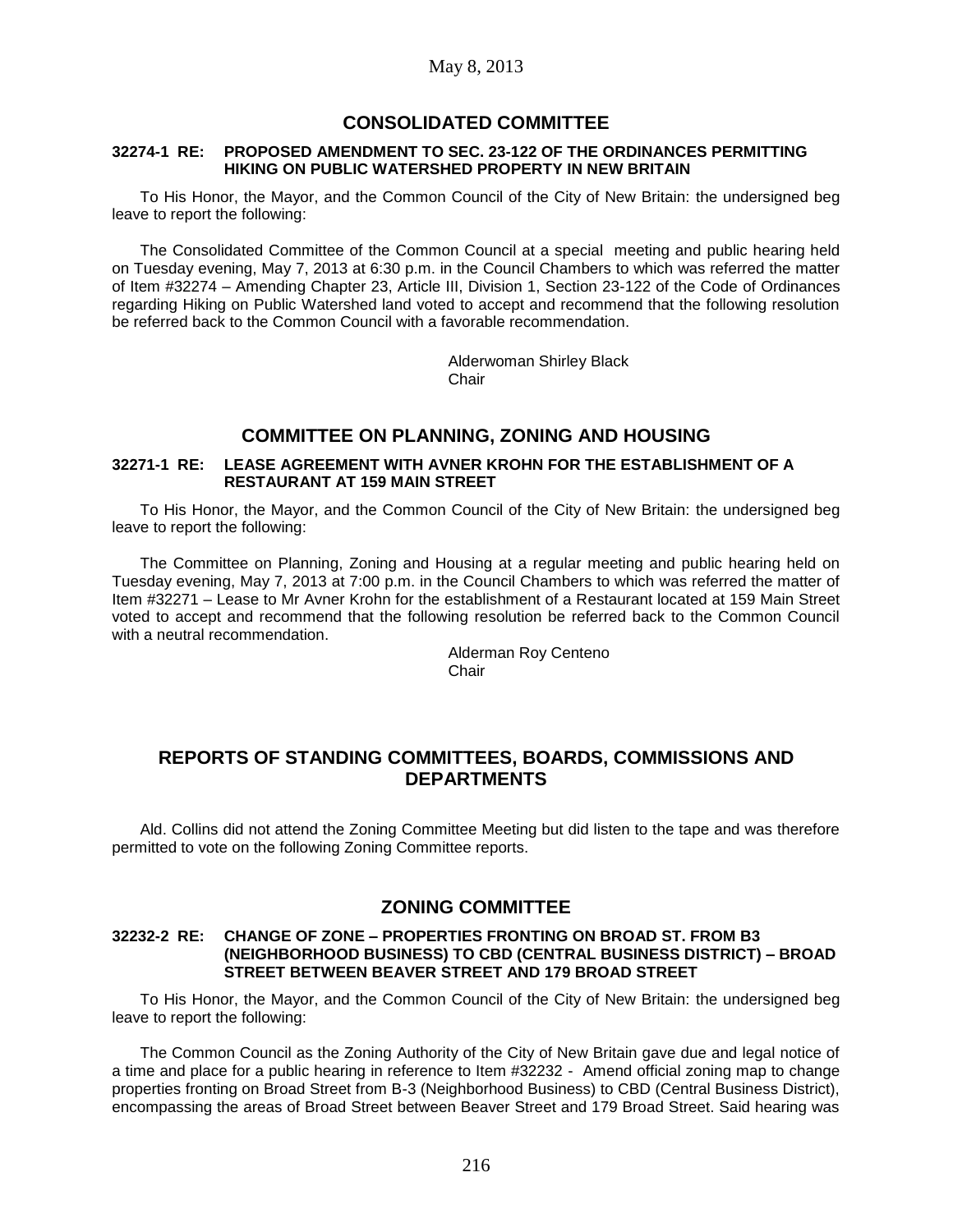held on Tuesday evening, May 7, 2013 at 7:00 p.m. in the Council Chambers of City Hall, 27 West Main Street, New Britain, Connecticut.

The City Plan Commission, at a meeting held on May 6, 2013 voted 4 to 2 to change the staff report and, instead , to recommend AGAINST ADOPTION of this proposed zone change .

The Common Council as the Zoning Authority of the City of New Britain voted to accept the following zone change to the Zoning Map and refer back to the Common Council with a favorable recommendation.

Amend official zoning map to change properties fronting on Broad Street from B-3 (Neighborhood Business) to CBD (Central Business District), encompassing the areas of Broad Street between Beaver Street and 179 Broad Street.

> Alderman Roy Centeno **Chair**

Ald. Trueworthy moved to accept and adopt, to become effective ten calendar days after the signature of the Mayor. Motion seconded by Ald. Bielinski. Roll Call Vote – 13 in favor, 0 opposed. IN FAVOR: Ald. Trueworthy, Magnuszewski, Centeno, Sanchez, Collins, Black, Carlozzi, Hermanowski, Platosz, Freeman, Pabon, Giantonio and Bielinski. Approved May 14, 2013 by Mayor Timothy E. O'Brien.

#### **32233-2 RE: AMENDMENT TO SEC. 170-100-60 OF THE ZONING ORDINANCES REQUIRING BUILDINGS BE BUILT CLOSE TO THE FRONT PROPERTY LINE**

To His Honor, the Mayor, and the Common Council of the City of New Britain: the undersigned beg leave to report the following:

The Common Council as the Zoning Authority of the City of New Britain gave due and legal notice of a time and place for a public hearing in reference to Item #32233 - Amend Section 170-100-60 of the Zoning Ordinances to require that buildings in the CBD, Central Business District be built close to the front property line, in order to facilitate the creation of an attractive, vibrant, and pedestrian friendly urban environment. Said hearing was held on Tuesday evening, May 7, 2013 at 7:00 p.m. in the Council Chambers of City Hall, 27 West Main Street, New Britain, Connecticut.

The City Plan Commission, at its regular meeting held on May 6, 2013, voted 6 to 0 to recommend the approval to amend the proposed Zoning Ordinances.

The Common Council as the Zoning Authority of the City of New Britain voted to accept the following proposed zoning ordinances and refer back to the Common Council with a favorable recommendation.

Amend Section 170-100-60 of the Zoning Ordinances to require that buildings in the CBD, Central Business District be built close to the front property line, in order to facilitate the creation of an attractive, vibrant, and pedestrian friendly urban environment.

> Alderman Roy Centeno Chair

Ald. Trueworthy moved to accept and adopt, to become effective ten calendar days after the signature of the Mayor. Motion seconded by Ald. Bielinski. So voted. Approved May 14, 2013 by Mayor Timothy E. O'Brien.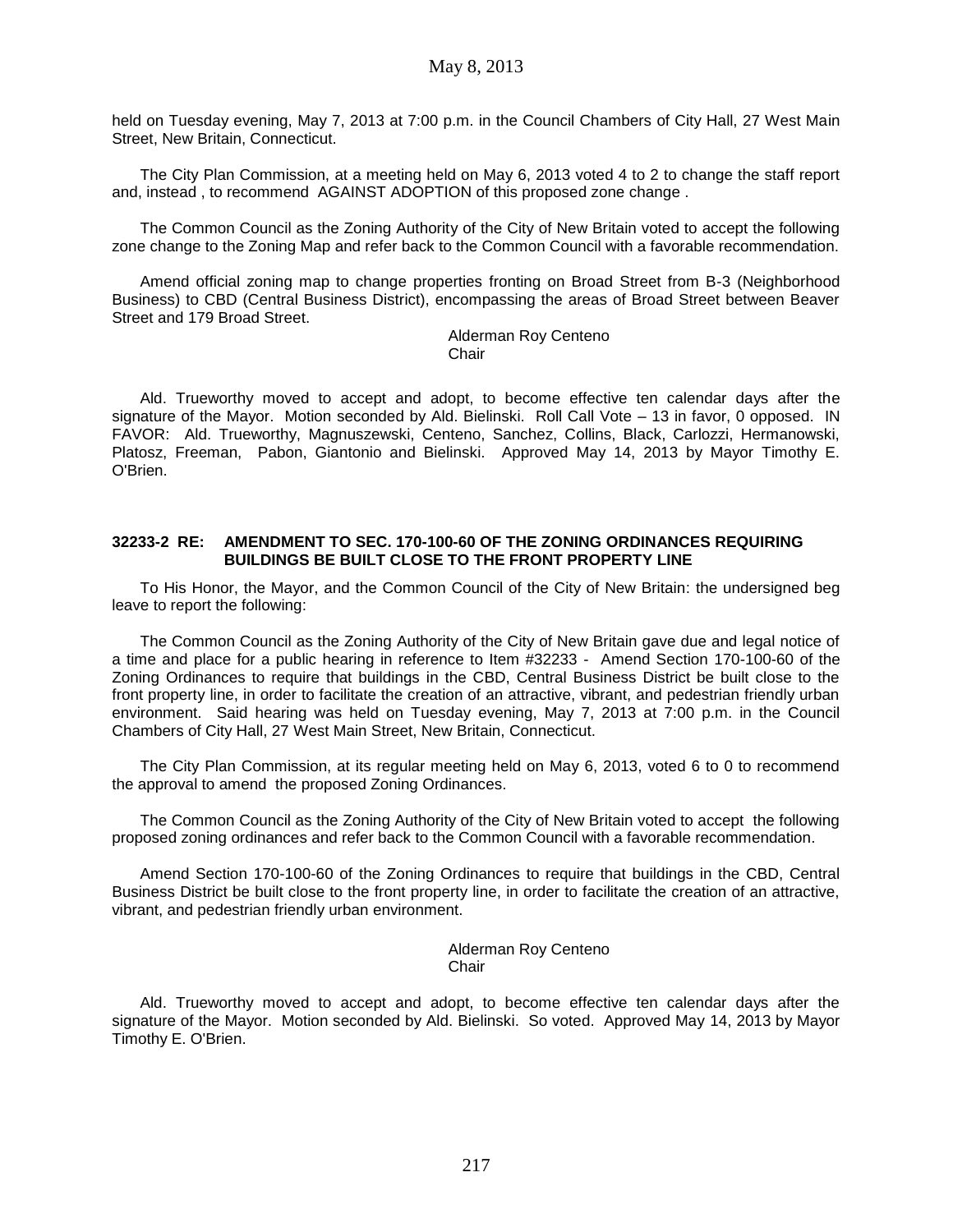# **NEW BUSINESS**

## **RESOLUTIONS**

#### **32285 RE: ESTABLISHMENT OF A "COMMUNITY GARDENS FUND"**

To His Honor, the Mayor, and the Common Council of the City of New Britain: the undersigned beg leave to recommend the adoption of the following:

Program Objective: Establish a new non-lapsing fund for the community gardens

Local Program Operation department: Mayor's Office, under the supervision of the Community Organizer.

Resolution Purpose: The Mayor's initiative to utilize several unused, city owned properties, to be used to build a community garden. This project will assist in community building and revitalization in the neighborhoods. These gardens will be maintained by the city residents and community organizations. The Mayor's office will be the department who will oversee this operation with the direct supervision of the Community Organizer. This initiative assist our low to moderate income families by providing them with accessibility to healthy food, that they can grow.

WHEREAS; There will be a yearly fee that will be required for all gardeners which will be submitted with the applications; and

WHEREAS; The City of New Britain will utilize these funds to promote Community Gardens in New Britain, THEREFORE BE IT,

RESOLVED, that the Common Council of the City of New Britain establishes a new non-lapsing fund to be called the "Community Gardens Fund" and authorizes the Finance Department to assign account numbers accordingly. The purposes of this fund are for community gardens maintenance, including water, liability insurance, soil amendments, recruitment for future gardens, other garden developments in the future, and any other necessary garden improvements.

#### Alderman Michael Trueworthy

Ald. Trueworthy moved to accept and adopt, seconded by Ald. Bielinski. So voted. Approved May 14, 2013 by Mayor Timothy E. O'Brien.

#### **32286 RE: 2013 NEIGHBORHOOD ASSISTANCE ACT PROGRAM**

To His Honor, the Mayor, and the Common Council of the City of New Britain: the undersigned beg leave to recommend the adoption of the following:

WHEREAS, under authorization of Chapter 228a of the Connecticut Statutes, the Neighborhood Assistance Act provides tax credits for business firms that contribute financially to community programs that have received both municipal and State of Connecticut Department of Revenue Services approval, and

WHEREAS, any municipality wanting to obtain benefits under the provisions of this Act must hold a Public Hearing and submit to the State of Connecticut Department of Revenue Services a list of community programs, approved by the local legislative body, which are eligible for investment by business firms, and

WHEREAS, a Public Hearing of the Common Council of the City of New Britain was held on April 17, 2013, on the subject of the Neighborhood Assistance Act Program;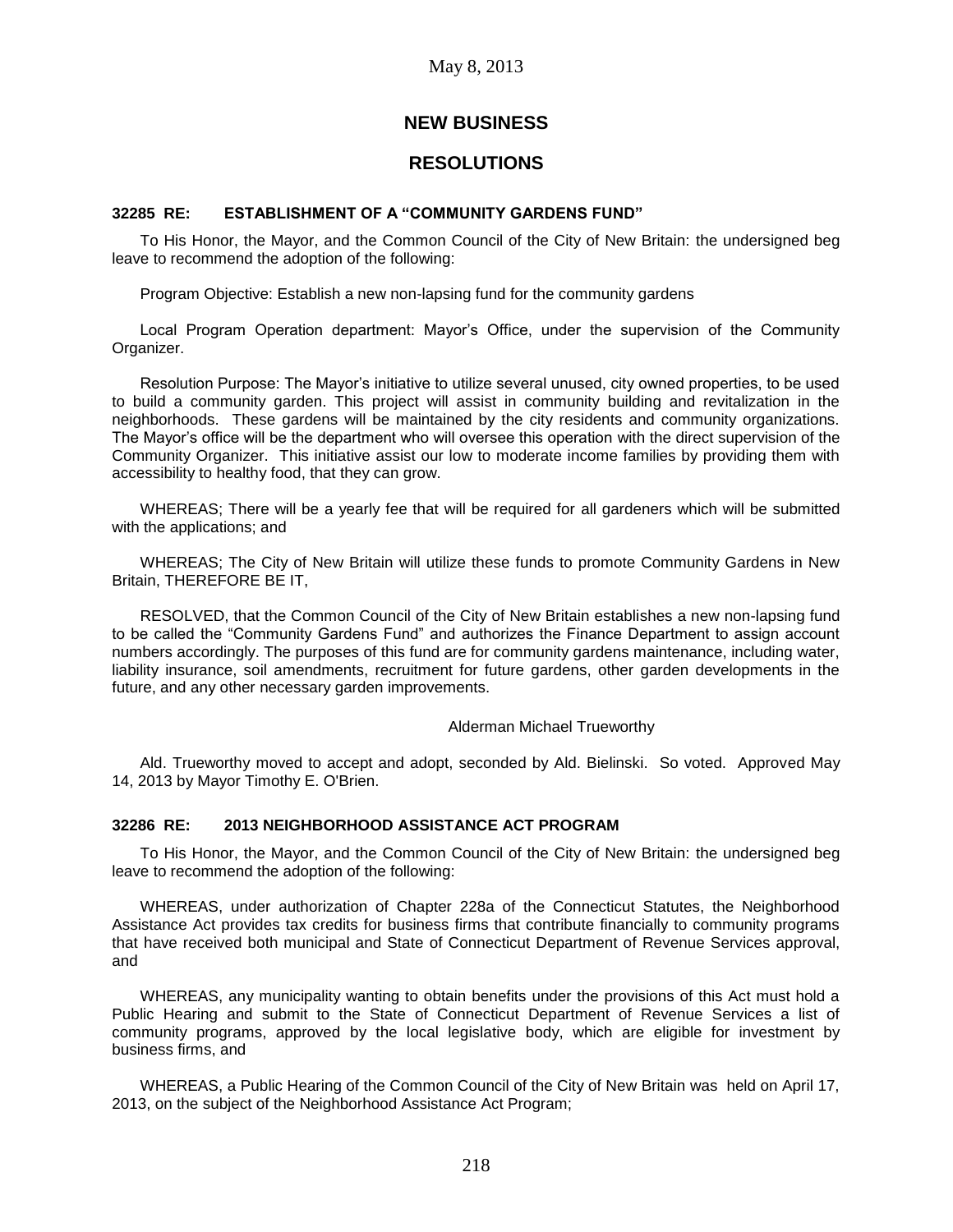NOW, THEREFORE, BE IT RESOLVED, that the Common Council of the City of New Britain hereby approves the Neighborhood Assistance Act Program 2013 Proposal List, and

BE IT FURTHER RESOLVED, that the Common Council authorizes the Mayor to submit the approved program proposals to the State of Connecticut Department of Revenue Services and to administer the Neighborhood Assistance Act Program in accordance with the statutory requirements.

> Alderman Carlo Carlozzi, Jr. Alderman Lawrence J. Hermanowski Alderwoman Eva Magnuszewski

Ald. Hermanowski moved to accept and adopt, seconded by Ald. Bielinski. So voted. Approved May 14, 2013 by Mayor Timothy E. O'Brien.

#### **32287 RE: TECHNICAL ASSISTANCE TO ENABLE THE CONVERSION AND ARCHIVING OF THE POLICE RECORDS SYSTEM AND THE PUBLIC SAFETY COMPUTER ASSISTED DISPATCH SYSTEM**

To His Honor, the Mayor, and the Common Council of the City of New Britain: the undersigned beg leave to recommend the adoption of the following:

Whereas, The PSTC has operated a consolidated police records management system and computer assisted dispatch system for the past twenty one years; and

Whereas, The system was provided by Queues Enforth Development (QED) of Cambridge, Massachusetts; and

Whereas, The PSTC will implement a new computer assisted dispatch system, HEARTBEAT, on or about May 19, 2013;

Whereas, The PSTC will implement a new records management system (CT:CHIEF) in conjunction with the Capitol Region Council of Governments and the State of Connecticut Criminal Justice Information Systems in September of this year; and

Whereas, The conversion, deletion, and archiving of these records is extremely complex and possible only by technical staff intimately familiar with both the QED and CT:CHIEF databases; and

Whereas, Tactical Technologies, Inc. of Newport, Rhode Island has provided similar services to law enforcement and public safety agencies throughout the Northeast; and

Whereas, These adjustments are necessary to assure compliance with records retention schedules mandated under regulations promulgated by the Public Records Administrator; and

Whereas, The City does not have the technical resources to provide these services.. Now, Therefore, Be It

Resolved, That the Purchasing Agent is hereby authorized to enter into a contract with Tactical Technologies of Newport, Rhode Island to provide technical assistance to enable the conversion and archiving of the police records system and the public safety computer assisted dispatch system at a cost not to exceed \$27,500; and be it further

Resolved, That the funding for this procurement be charged to Account 291-213101-5352:

Alderwoman Suzanne Bielinski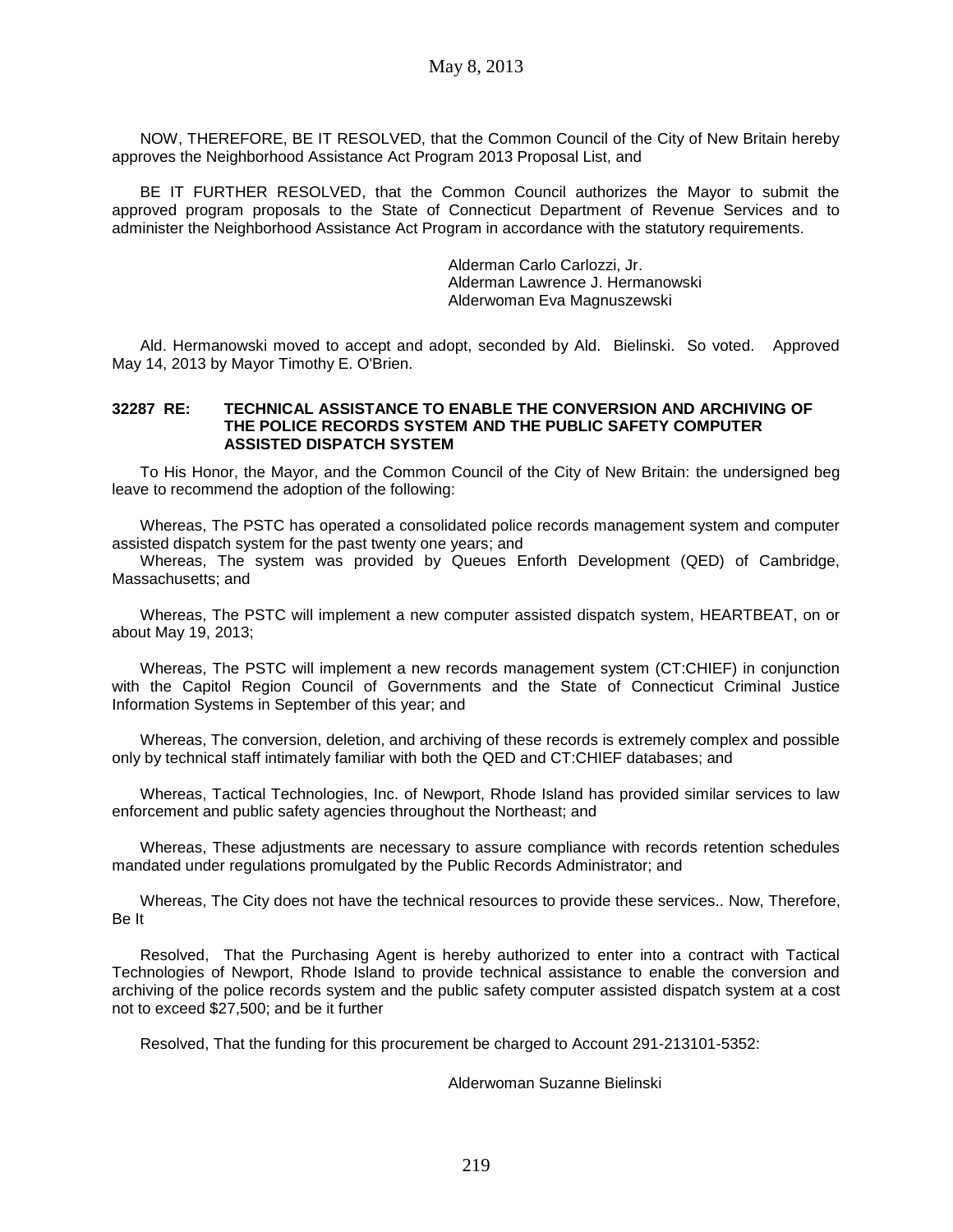Ald. Bielinski moved to accept and adopt, seconded by Ald. Collins. So voted. Approved May 14, 2013 by Mayor Timothy E. O'Brien.

#### **32288 RE WATER DEPT. RATE AMENDMENT FOR THE COMMUNITY GARDEN**

To His Honor, the Mayor, and the Common Council of the City of New Britain: the undersigned beg leave to recommend the adoption of the following:

At a meeting of the Board of Water Commissioners (BOWC) held on April 9, 2013, the following resolution was approved and referred to the Common Council for adoption:

WHEREAS, the Water Department is an Enterprise fund of the City of New Britain; and,

WHEREAS, the Board of Water Commissioners was requested by Mark Moriarty, Director of Public Works, that the City of New Britain Board of Water Commissioners waive its water usage fees for the proposed Community Garden located at 145 Chapman St. and,

WHEREAS, Section 15-4 (e), of the City of New Britain Charter states: Rates 143. The estimates of receipts, to be approved as aforesaid, shall include the rates proposed to be charged for the use of water or other water charges to be collected by or for the use of said water department, and said Board of Water Commissioners shall, during such year, charge the water rents or charges for the ensuing year in accordance with the rates or charges so approved by the Common Council, but no such rate or charge shall be less than actual cost. therefore be it

RESOLVED, that the water rates of the New Britain Water Department be amended in compliance with the New Britain City Charter Section 15-4(e) (above) to \$19.91 per 1000 cubic feet for the Community Garden located at 145 Chapman St. and billed to the City's Finance Department.

> Alderman Lawrence Hermanowski Alderman Adam Platosz Common Council Liaisons - Water Dept.

Ald. Hermanowski moved to accept and adopt, seconded by Ald. Platosz. So voted. Approved May 14, 2013 by Mayor Timothy E. O'Brien.

### **32289 RE: BUDGET TRANSFER – MEMORIAL DAY PARADE 2013 - \$15,000**

To His Honor, the Mayor, and the Common Council of the City of New Britain: the undersigned beg leave to recommend the adoption of the following:

Overview: Every year the City of New Britain has a Memorial Day Parade and money is budgeted in the Veteran's Affairs Department to fund this festivity. In the FY 13, due to the current economic situation of the City, this line item was not funded. This resolution is to fund the FY 13 Memorial Day Parade for the City of New Britain.

Whereas, the Parks and Recreation Division at the City of New Britain is responsible for making all the arrangements for the Memorial Day Parade. This division is requesting \$15,000 in order to pay for the Memorial Day Parade bands and entertainment.

Whereas, there are monies available for this purpose under the City's Contingency account,

Therefore, Be it Resolved, that the FY 2012-2013 General Fund Budget be transferred for this purpose as follows: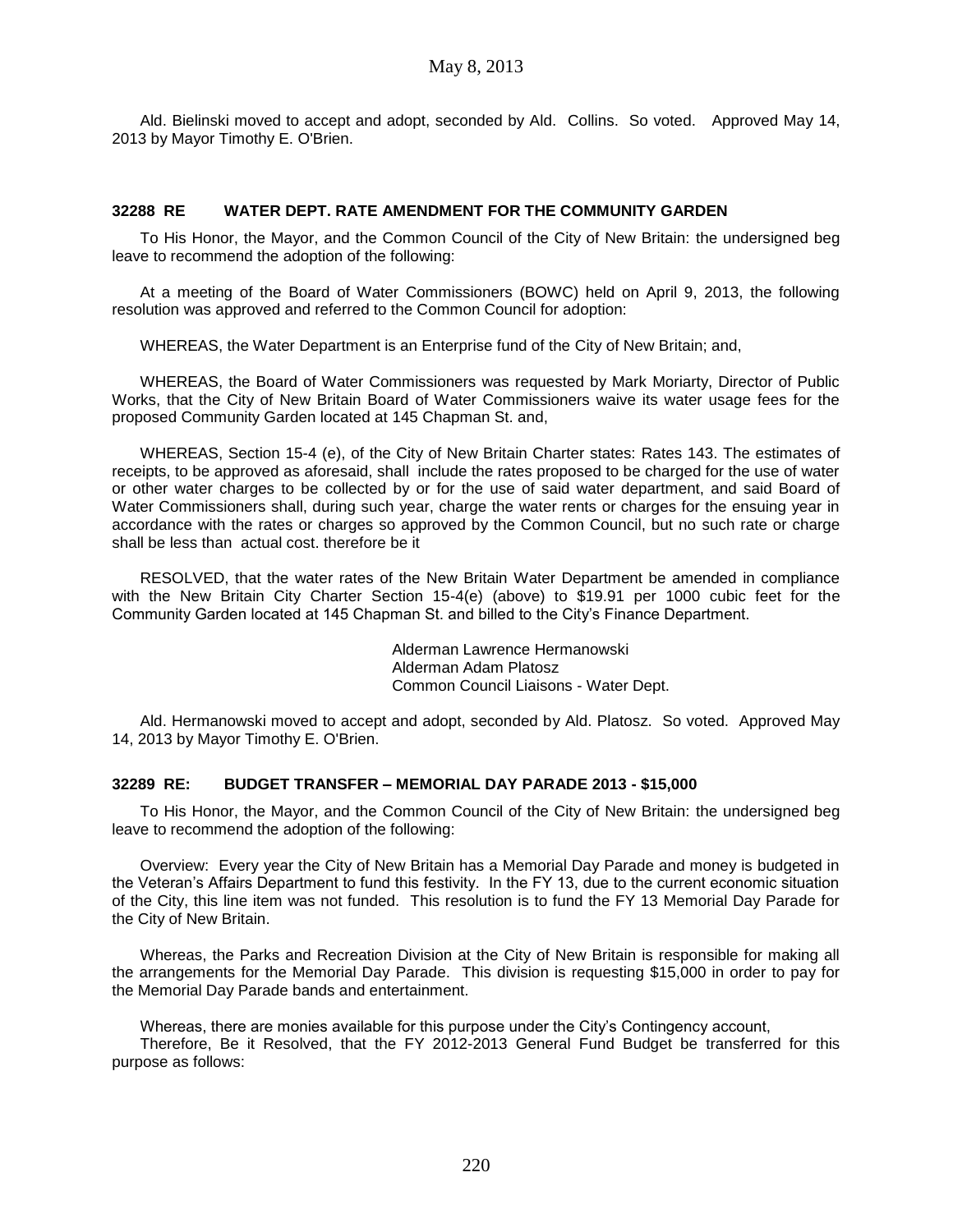| Decrease Expenditure:<br>001625101-5871                                                       | Admin & Contingency - Contingency                                                                                                                                                           | S                   | 15,000                                    |
|-----------------------------------------------------------------------------------------------|---------------------------------------------------------------------------------------------------------------------------------------------------------------------------------------------|---------------------|-------------------------------------------|
| Increase Expenditure:<br>001420001-5124<br>001420001-5440<br>001420001-5550<br>001420001-5659 | Recreation Programs - Part Time Salaries<br>Recreation Programs - Rentals/Supplies<br>Recreation Programs - Advertising<br>Recreation Programs - Operating Materials &<br>supplies<br>Total | \$<br>\$<br>\$<br>S | 600<br>12,000<br>1,000<br>1,400<br>15,000 |

Alderwoman Shirley Black Alderman Rha-Sheen Brown Alderman David DeFronzo Alderman Jamie Giantonio Alderwoman Eva Magnuszewski Alderman Emmanuel Sanchez

Ald. Bielinski moved to accept and adopt, seconded by Ald. Giantonio. So voted. Approved May 14, 2013 by Mayor Timothy E. O'Brien.

#### **32290 RE: BUDGET TRANSFER – TOWN CLERK \$3,347.00**

To His Honor, the Mayor, and the Common Council of the City of New Britain: the undersigned beg leave to recommend the adoption of the following:

Whereas, the responsibilities of the Town Clerk's Office are governed to a great extent by state statutes and local ordinances; and

Whereas, Connecticut State Statutes require the appointment of a person to examine municipal indexes of land records and report all errors and omissions in writing to the town & city clerk; and

Whereas, these professional services are contracted with Donald S. Lukowski & Associates previously authorized by resolution #31879 for a term through June 30, 2014; and

Whereas, based upon the adopted FY 2012-2013 budget amounts, the Town Clerk is unable to meet the expenses that are required of the office to continue with this service as well as additional expenses for publication of supplement #31 to the New Britain Code of Ordinances. Therefore, be it

Resolved that monies be transferred within the FY 2012-2013 General Fund budget for this purpose as follows:

| From:<br>001625101-5871 Contingency |                                | \$3,347 |
|-------------------------------------|--------------------------------|---------|
| To:<br>001108001-5336               | <b>Other Purchase Services</b> | \$2,147 |
| 001108001-5819                      | Ordinance Codification         | \$1,200 |

#### Alderman Carlo Carlozzi,Jr.

Ald. Carlozzi moved to accept and adopt, seconded by Ald. Collins. So voted. Approved May 14, 2013 by Mayor Timothy E. O'Brien.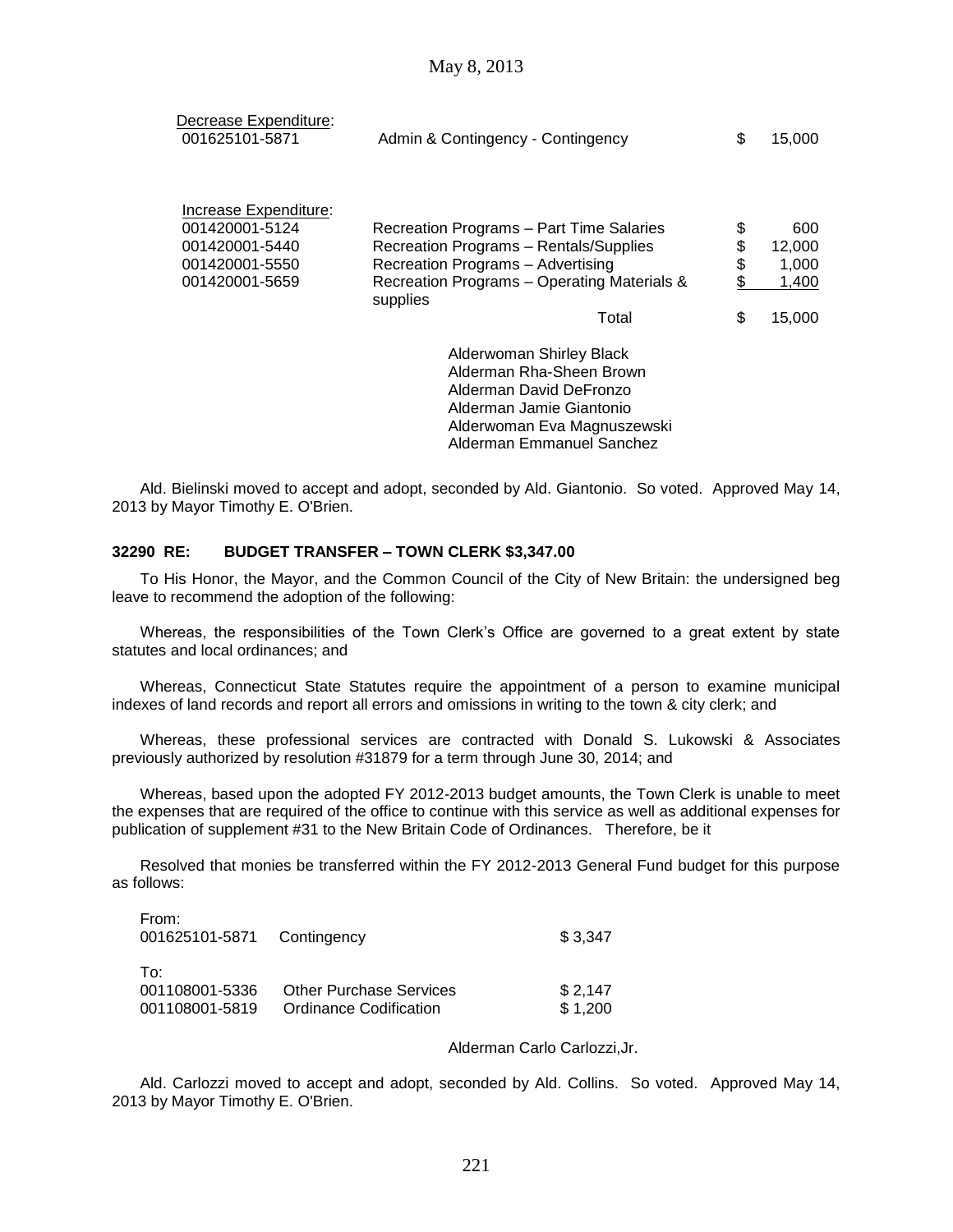#### **32291 RE: BUDGET TRANSFER – CNR ACCOUNT CLEANUP AND \$86,482 TO ROCKCAT STADIUM IMPROVEMENTS**

To His Honor, the Mayor, and the Common Council of the City of New Britain: the undersigned beg leave to recommend the adoption of the following:

Resolution Purpose: To transfer \$86,482 from various accounts within the Capital Non-Recurring (CNR) Fund to the Parks Parks Administration Capital Projects Account in order to complete maintenance to Rock Cats Stadium required by contract and have the work completed for the AA All-Star game being hosted by the City of New Britain. Emergency purchase orders will need to be authorized to complete the required tasks. This resolution effectively cleans up the CNR Fund closing out residual balances left over from old and/or stale projects.

WHEREAS, Per the existing contract with the New Britain Rock Cats, New Britain Stadium must conform to Major League Baseball standards, AND

WHEREAS, the Rock Cats administration has identified four major issues that need to be rectified prior to the City hosting the AA All-Star Game on July 10th, 2013, AND

WHEREAS, these issues include service and maintenance of the Stadiums sound system, painting of the Stadium interior and exterior, and the purchase of Beam Clay to be added and laser graded by a sports turf specialist, AND

WHEREAS, The City is fortunate to be hosting the All Star game as it will be broadcast over numerous radio and television stations all over the country, AND

WHEREAS, in order to have these tasks completed in time for the AA All-Star Game, emergency purchase orders must be written for the products and services required as there is no time for the City to go through the bidding process, AND

WHEREAS, funds are available within the City's CNR Fund, NOW THEREFORE BE IT

RESOLVED, that the Finance Department make the following transfers within the Capital Non-Recurring Fund Budget:

| Account #        | <b>Account Description</b>       | Original      | <b>Budget</b> | Revised       |
|------------------|----------------------------------|---------------|---------------|---------------|
|                  |                                  | <b>Budget</b> | Revision      | <b>Budget</b> |
| 0030500100-50336 | <b>Other Purchase Sycs</b>       | 30,875        | 2,762         | 33,637        |
| 0030500100-54000 | Website Design                   | 7,950         | 1,800         | 9,750         |
| 0030500200-54028 | <b>Econ Development</b>          | 49,205        | (3, 432)      | 45,773        |
| 0030700100-50336 | <b>Other Purch Svcs Assessor</b> | 146,279       | (9,011)       | 137,268       |
| 0030700400-50412 | <b>Finance Electricity</b>       | 12,687        | (300)         | 12,387        |
| 0030700400-50435 | Finance Bldg Grds Repair         | 9,160         | 300           | 9,460         |
| 0030900100-50331 | <b>Corp Counsel Prof Svcs</b>    | 7,735         | 1,200         | 8,935         |
| 0030900100-50332 | Corp Counsel Legal Svcs          | 473,205       | (1,200)       | 472,005       |
| 0031100200-50122 | Police OT                        | 125,400       | 41,240        | 166,640       |
| 0031100200-50740 | Police Misc Equipment            | 66,320        | (10,807)      | 55,513        |
| 0031300100-50740 | <b>Telecomm Misc Equipment</b>   | 30,500        | (9,931)       | 20,569        |
| 0031300100-54035 | Telecomm Dispatch Maint          | 40,604        | (20,000)      | 20,604        |
| 0031400200-50331 | <b>Building Prof Svcs</b>        | 25,000        | (15, 650)     | 9,350         |
| 0031500100-50122 | PW OT                            | 290,000       | (3,867)       | 286,133       |
| 0031500100-54005 | PW GIS                           | 25,000        | 25,000        | 50,000        |
| 0031500100-54006 | PW Paving                        | 606,484       | (24,908)      | 581,576       |
| 0031500100-54007 | PW Signals                       | 25,000        | (19,897)      | 5,103         |
| 0031500100-54009 | <b>PW Bus Shelter</b>            | 39,900        | (37, 650)     | 2,250         |
| 0031500100-54013 | PW Admin OH                      | 55,900        | (52,700)      | 3,200         |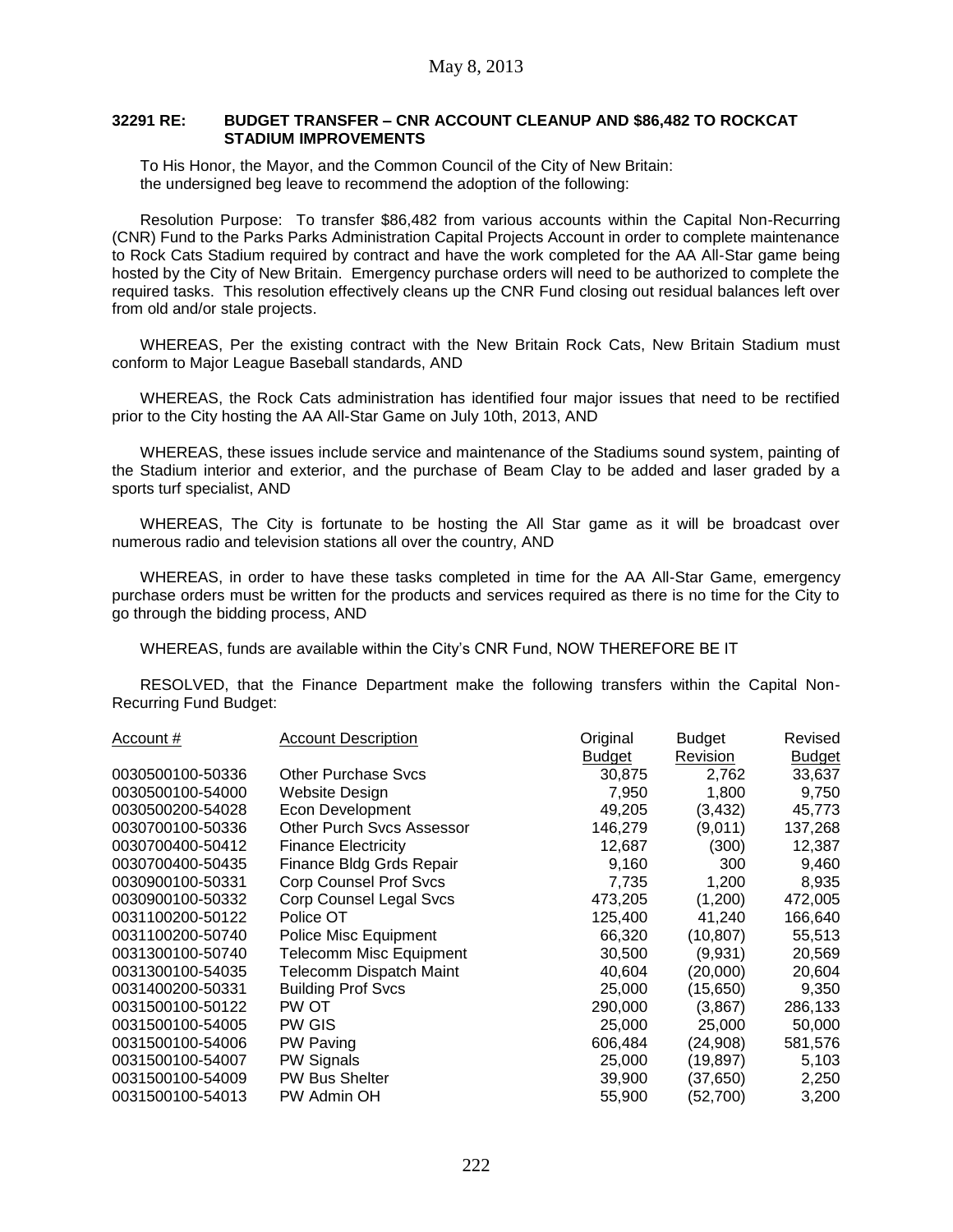| 0031500100-54003 | <b>PW Capital Projects</b>        | 666,730   | 22,547    | 689,277     |
|------------------|-----------------------------------|-----------|-----------|-------------|
| 0031500100-54014 | <b>PW Construction Contracts</b>  | 112,719   | 15,819    | 128,538     |
| 0031600100-50435 | Prop Mgmt Maint & Repairs         | 275,445   | (1,505)   | 273,940     |
| 0031600100-54033 | Prop Mgt Dog Pound Painting       | 40,000    | (7, 170)  | 32,830      |
| 0031700100-50336 | <b>Other Purchase Svcs</b>        | 25,554    | (2,034)   | 23,520      |
| 0031700100-54020 | National League of Cities         | 5,200     | (876)     | 4,324       |
| 0031700100-54021 | Spay and Neuter Cats              | 3,000     | (3,000)   | $\Omega$    |
| 0031700100-54022 | Civic Programs                    | 150,000   | (3,233)   | 146,767     |
| 0031700200-54022 | Civic Programs/Arts               | 0         | 306       | 306         |
| 0031900100-50331 | Parks Prof Svcs                   | 71,075    | (491)     | 70,584      |
| 0031900100-50659 | <b>Parks Operating Materials</b>  | 5,000     | (18)      | 4,982       |
| 0031900100-54003 | <b>Parks Capital Projects</b>     | 27,000    | 86,482    | 113,482     |
| 0031900100-54015 | <b>Stanley Qtr Pond Pollution</b> | 38,000    | (310)     | 37,690      |
| 0031900100-54016 | <b>Curb Replacement</b>           | 0         | 67,199    | 67,199      |
| 0031900100-54017 | Chesley & Washington Pool         | 0         | 75,986    | 75,986      |
| 0031900100-54018 | <b>Refuse Collection Equip</b>    | 500       | (500)     | $\Omega$    |
| 0031900100-54024 | <b>Stanley Qtr Forrest</b>        | 30,000    | (30,000)  | 0           |
| 0031900100-54031 | <b>Wage Reserves</b>              | 70,000    | (67, 100) | 2,900       |
| 0031900100-54032 | Sunnyslope Park                   | 10,000    | (212)     | 9,788       |
| 0032200100-50124 | <b>Health PT Salaries</b>         | 10,000    | (10,000)  | $\Omega$    |
| 0032400500-54027 | <b>MPA Employee Training</b>      | 36,485    | (174)     | 36,311      |
| 0032900700-50336 | <b>Other Purchase Svcs</b>        | 123,547   | (7, 492)  | 116,055     |
| 0030700200-50352 | Data Processing                   | 49,347    | (100)     | 49,247      |
| 0030500112-54086 | <b>Art Commission Event</b>       |           | 2,927     | 2,927       |
| TOTAL            |                                   | 3,816,806 | 0         | \$3,816,806 |

AND BE IT FURTHER RESOLVED, the Mayor and Finance Department are authorized to open the required emergency purchase orders to begin the work immediately.

> Alderwoman Eva Magnuszewski Alderman Rha-Sheen Brown Alderwoman Shirley Black Alderman David DeFronzo Alderman Emmanuel Sanchez

Ald. Magnuszewski moved to accept and adopt, seconded by Ald. Sanchez. So voted. Approved May 9, 2013 by Mayor Timothy E. O'Brien.

#### **32293 RE: PROPOSED SALE OF 177 BRITTANY FARMS ROAD, UNIT 17F TO MICHAEL BRENNAN**

To His Honor, the Mayor, and the Common Council of the City of New Britain: the undersigned beg leave to recommend the adoption of the following:

WHEREAS, the City of New Britain Commission on Community and Neighborhood Development has acquired a non-performing asset known as 177 Brittany Farms Road, Unit 17F, and

WHEREAS, the City of New Britain has actively marketed the real property for sale, and

WHEREAS, the City has received a bonafide offer to purchase from Michael Brennan, in the amount of one hundred fifteen thousand dollars (\$115,000), and

WHEREAS, the City of New Britain is interested in minimizing the maintenance cost and expense and to have the real property restored back to the City's grand list;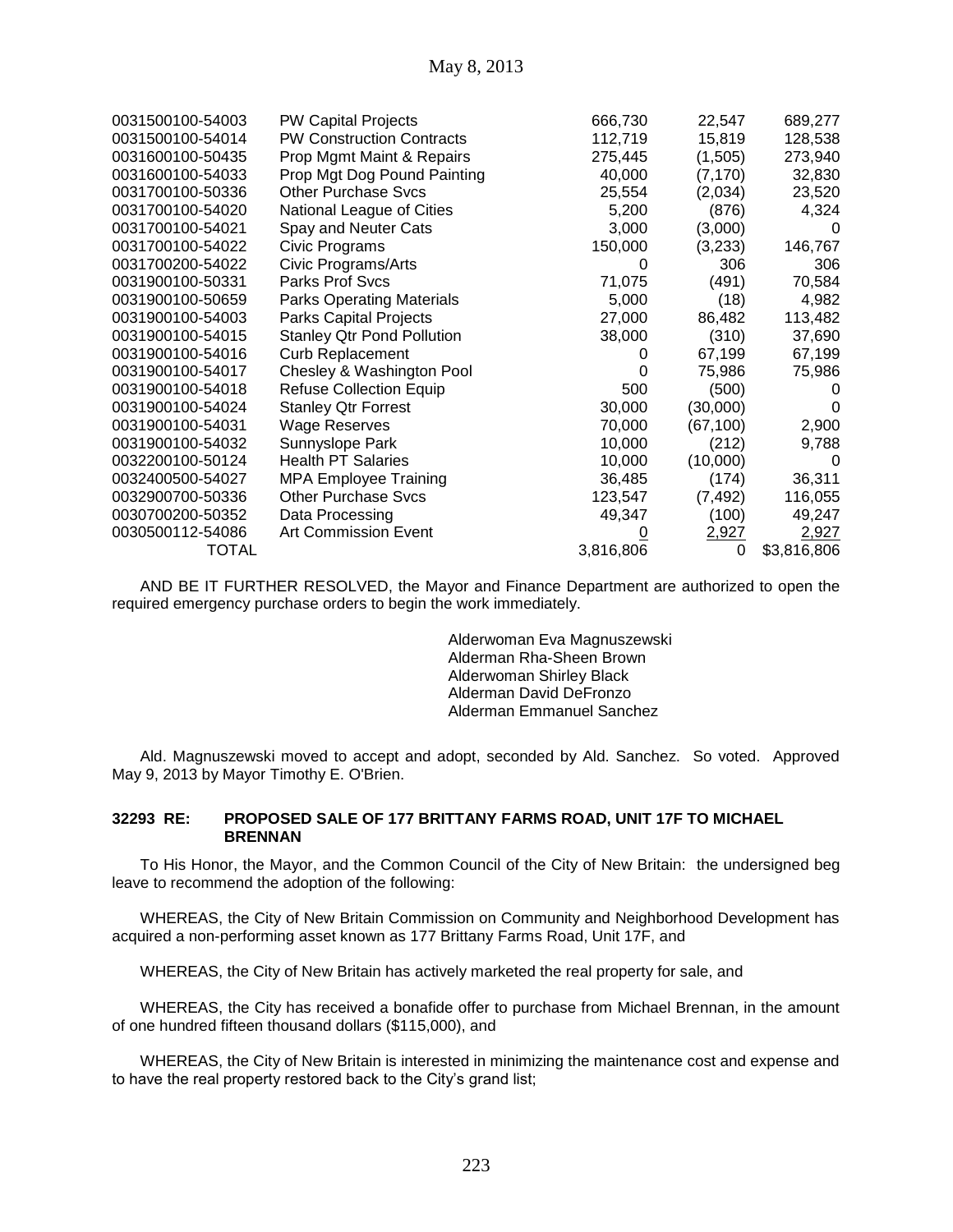NOW, THEREFORE, BE IT RESOLVED, that Timothy E. O'Brien, Jr., Mayor, be and is hereby authorized to execute on behalf of the City of New Britain a Purchase and Sales Agreement with Michael Brennan for the real property known as 177 Brittany Farms Road, Unit 17F, and to execute any and all documents necessary for the conveyance of said real property in accordance with terms of said Agreement at a sale price of not less than one hundred fifteen thousand dollars (\$115,000).

> Alderman Carlo Carlozzi, Jr. Alderman Lawrence J. Hermanowski Alderwoman Eva Magnuszewski

Ald. Trueworthy moved to accept and refer to the Committee on Planning, Zoning and Housing, seconded by Ald. Carlozzi. So voted. Approved May 13, 2013 by Mayor Timothy E. O'Brien.

#### **32274-2 RE: AMENDMENT TO SEC. 23-122 OF THE ORDINANCES PERMITTING HIKING ON WATERSHED LAND IN NEW BRITAIN**

To the Honorable Mayor, and the Common Council of the City of New Britain the undersigned beg leave to recommend the adoption of the following:

A Resolution Amending Chapter 23, Article III, Division 1, Sec. 23-122.

Resolution summary: This ordinance would allow hiking on public watershed land.

Sec. 23-122. Certain activities on reservoir prohibited.

- (a) No person shall trespass upon, or cast or discard any article into any public reservoir. This prohibition shall include engaging in any sports activities at such reservoirs, including but not limited to boating, swimming, skating, and fishing.
- (b) Notwithstanding subsection (a) of this section, hiking shall be permitted on public watershed land in New Britain pursuant to Connecticut General Statutes Sec. 52-557g.

#### Alderman Michael Trueworthy

Ald. Trueworthy moved to accept and adopt, seconded by Ald. Bielinski. So voted. Approved May 14, 2013 by Mayor Timothy E. O'Brien.

#### **32294 RE: PROPOSED SALE OF 334 SOUTH MAIN STREET TO GOD GUYZ LLC**

To His Honor, the Mayor, and the Common Council of the City of New Britain: the undersigned beg leave to recommend the adoption of the following:

Resolution Summary: PURPOSE. To convey a City of New Britain owned property for rehabilitation and housing.

WHEREAS, The City of New Britain is committed to improving the housing stock and quality of life of its residents; and

WHEREAS, The City of New Britain currently owns property known as 334 South Main Street which has been acquired through the foreclosure process; and

WHEREAS, Good Guyz LLC has offered to purchase the property for \$42,000.00 and will immediately rehabilitate the condition of the building ; and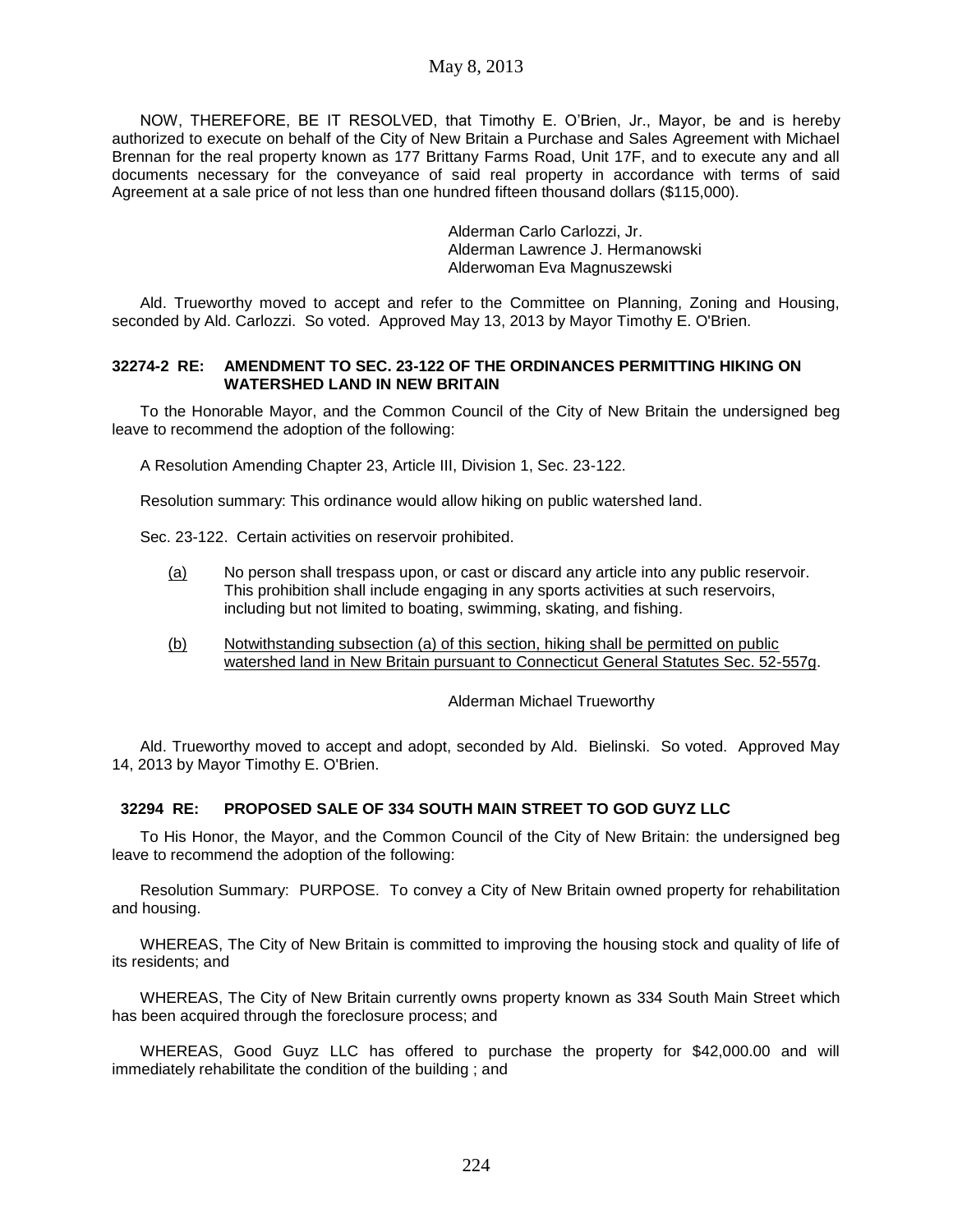May 8, 2013

WHEREAS, Good Guyz LLC has had past experience in rehabilitating buildings and improving the appearance and condition of residential property; and

WHEREAS, Good Guyz LLC will agree to a clause that the property will automatically revert back to the City of New Britain if it does not obtain a Certificate of Occupancy within one year of the date of purchase; and

WHEREAS, it is in the best interests of the City of New Britain to have this property rehabbed and restored to the grand list; now, therefore, be it

RESOLVED, That Timothy E. O'Brien, Jr., Mayor, be and is hereby authorized to negotiate and execute on behalf of the City of New Britain a Purchase and Sales Agreement with Good Guyz LLC for property known as 334 South Main Street and to execute any and all documents necessary for the conveyance of said property in accordance with the terms of said agreement at a sale price of not less than Forty Two Thousand Dollars (\$42,000.00).

Alderman Michael Trueworthy

Ald. Trueworthy moved to accept and refer to the Committee on Planning, Zoning and Housing, seconded by Ald. Collins. So voted. Approved May 14, 2013 by Mayor Timothy E. O'Brien.

Ald. Trueworthy moved the Council enter into Executive Session to discuss contract negotiations regarding resolution 32271-2 and they be accompanied by Mayor O'Brien and Corporation Counsel, John King. Motion seconded by Ald. Collins. Roll call vote – all members present voted in favor.

Executive Session began at 8:36 p.m.

The Council voted to return to order at 9:07 p.m. on motion of Ald. Trueworthy, seconded by Ald. Bielinski.

#### **32271-2 RE: LEASE AGREEMENT WITH S'CREAM NB LLC FOR THE LEASE OF 740 SQUARE FEET AT 159 MAIN STREET**

To His Honor, the Mayor, and the Common Council of the City of New Britain: the undersigned beg leave to recommend the adoption of the following:

WHEREAS; The City of New Britain has completed construction of a new Police Station located at Main Street which contains unfinished space on the first floor for commercial development; and

WHEREAS; the city advertised to lease the commercial space, including 740 square feet at 159 Main Street; and

WHEREAS; S'cream NB LLC, a proposed Gourmet Sandwich/Waffle Restaurant, has been presented by Avner Krohn as a tenant for this commercial space; and

WHEREAS; Mr. Krohn has been a successful developer of numerous properties in downtown New Britain; now, therefore, be it

RESOLVED; That Timothy E. O'Brien, Jr., Mayor, be and is authorized to complete the negotiations and is authorized to sign and execute the Lease Agreement on behalf of the City of New Britain with S'cream NB LLC for the lease of 740 square feet at 159 Main Street.

#### Alderman Michael Trueworthy

Ald. Trueworthy moved to accept and adopt, seconded by Ald. Bielinski. So voted. Approved May 14, 2013 by Mayor Timothy E. O'Brien.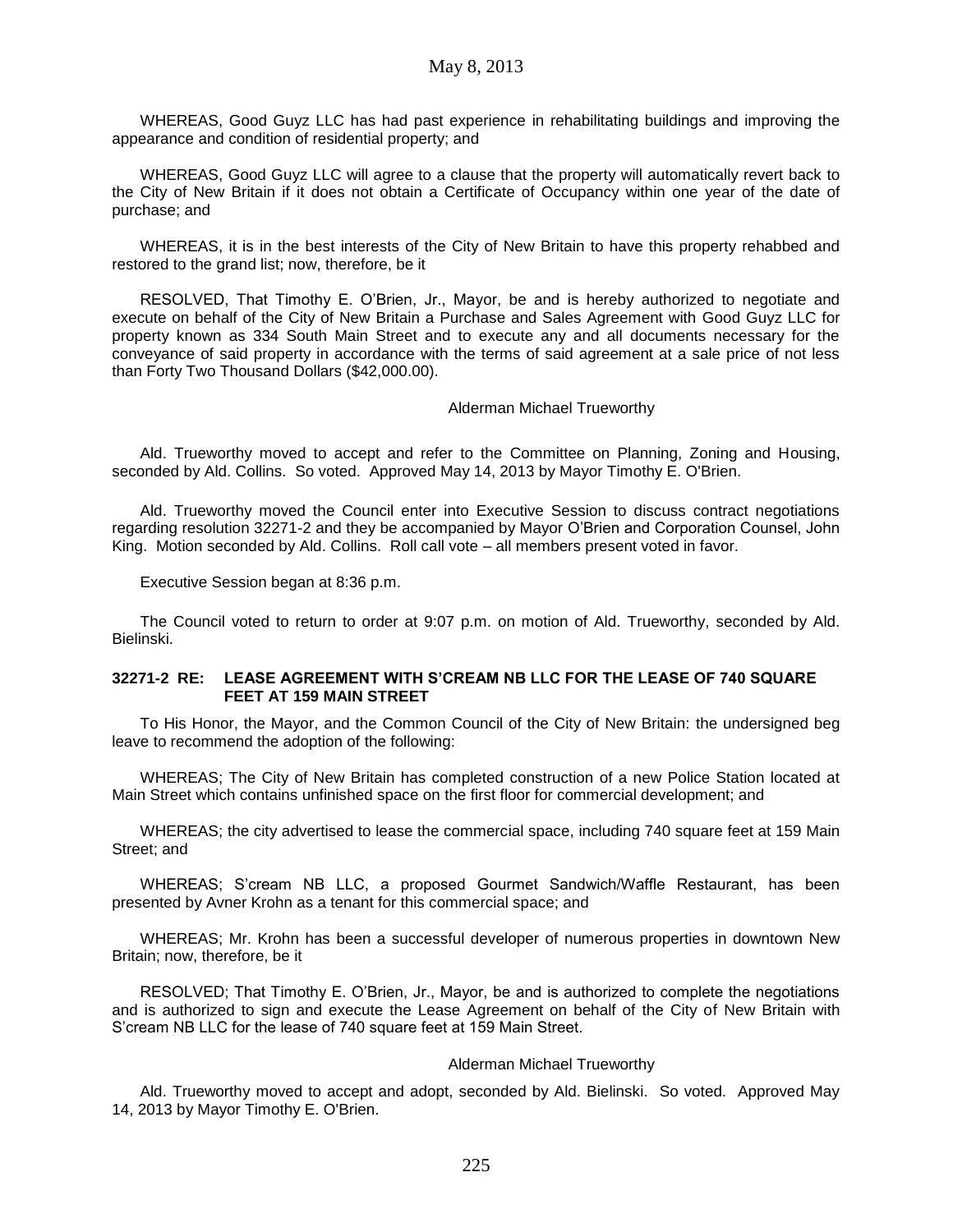### **32292 RE: LICENSE – MULTICULTURAL BLOCK PARTY – NEW BRITAIN LIONS CLUB**

Ald. Hermanowski moved to accept and refer to the License Committee, seconded by Ald. Black. So voted. Approved May 14, 2013 by Mayor Timothy E. O'Brien.

Ald. Trueworthy moved for a two-minute recess to allow the License Committee to meet. Motion seconded by Ald. Bielinski. So voted. The Council recessed at 9:10 p.m.

The Council returned to order at 9:15 p.m. on motion of Ald. Trueworthy, seconded by Ald. Bielinski.

Ald. Trueworthy moved to suspend the rules in order to amend the agenda, seconded by Ald. Bielinski. Rules suspended by unanimous consent.

Ald. Trueworthy moved to amend the agenda by adding Report of the License Committee #32292-1, seconded by Ald. Bielinski. Roll call vote – all members present voted in favor.

## **LICENSE COMMITTEE**

#### **32292-1 RE: LICENSE – MULTICULTURAL BLOCK PARTY – NEW BRITAIN LIONS CLUB**

To His Honor, the Mayor, and the Common Council of the City of New Britain: the undersigned beg leave to report the following:

The Committee on Licenses recommended on May 8, 2013 the adoption of the following:

RESOLVED; by the Common Council of the City of New Britain that the Mayor be hereby authorized to issue to the New Britain Lions Club said licenses as may be issued under Chapter 5, Section 5-15 through 5-22 of the Code of Ordinances for Saturday, June 1, 2013 for the purpose of conducting a Multicultural Block Party, which will require the closing of High Street between Columbus Blvd. and West Main Street, New Britain, Conn.

> Alderman Lawrence J. Hermanowski **Chair**

Ald. Hermanowski moved to accept and adopt, seconded by Ald. Black. So voted. Approved May14, 2013 by Mayor Timothy E. O'Brien.

## **RESOLUTION**

## **32292 RE: LICENSE – MULTICULTURAL BLOCK PARTY – NEW BRITAIN LIONS CLUB**

To His Honor, the Mayor, and the Common Council of the City of New Britain: the undersigned beg leave to recommend the adoption of the following:

RESOLVED; by the Common Council of the City of New Britain that the Mayor be and he is hereby authorized to issue to the New Britain Lions Club said licenses as may be issued under Chapter 5, Section 5-15 through 5-22 of the Code of Ordinances for Saturday, June 1, 2013 for the purpose of conducting a Multicultural Block Party, which will require the closing of High Street between Columbus Blvd. and West Main Street, New Britain, Conn.

Alderman Lawrence Hermanowski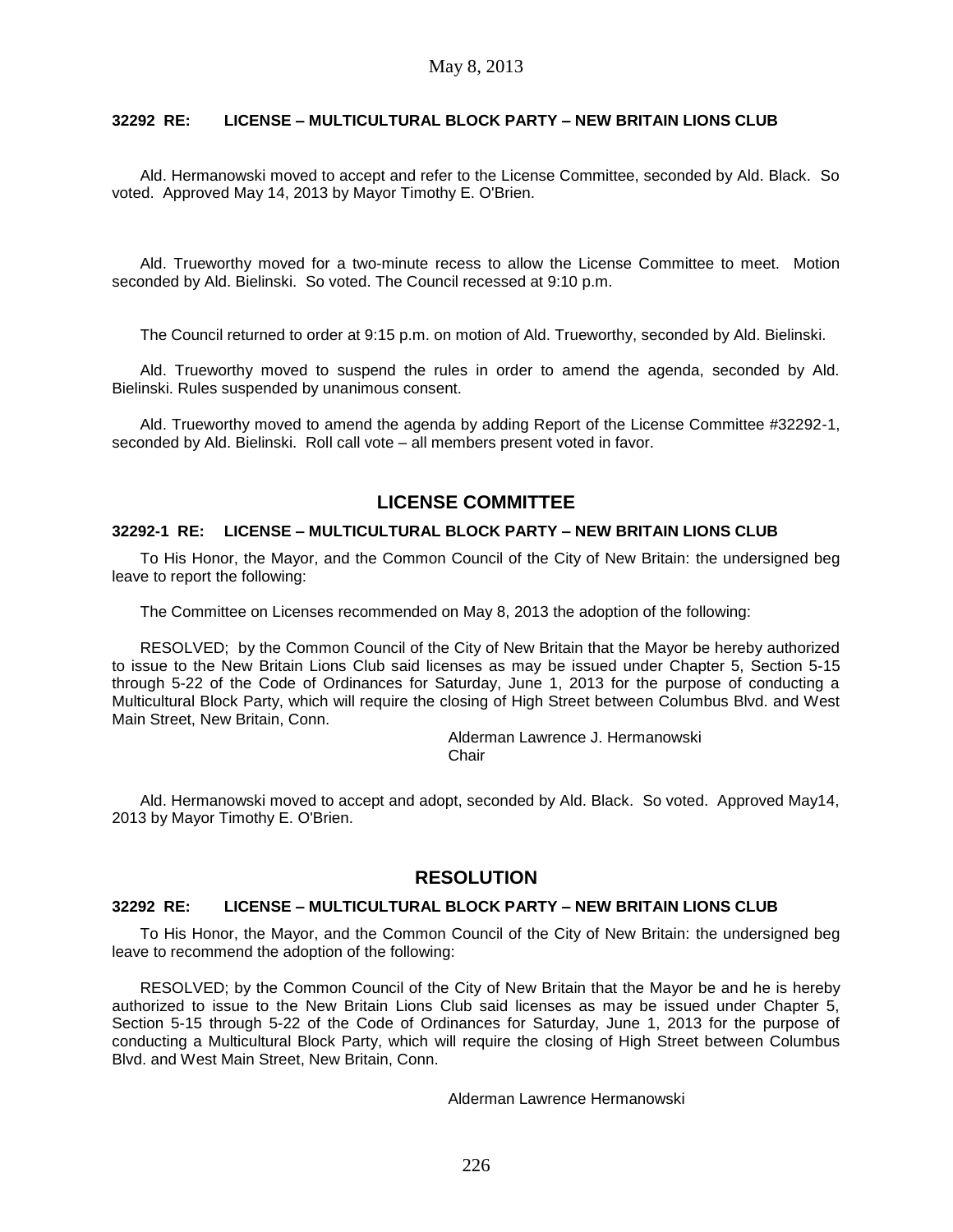Ald. Hermanowski moved to accept and adopt, seconded by Ald. Black. So voted. Approved May 14, 2013 by Mayor Timothy E. O'Brien.

There being no further business to come before the Council, Ald. Trueworthy moved to adjourn, seconded by Ald. Bielinski. So voted. Meeting adjourned at 9:18 p.m.

ATTEST: Audrey Malkemus, Asst. City Clerk